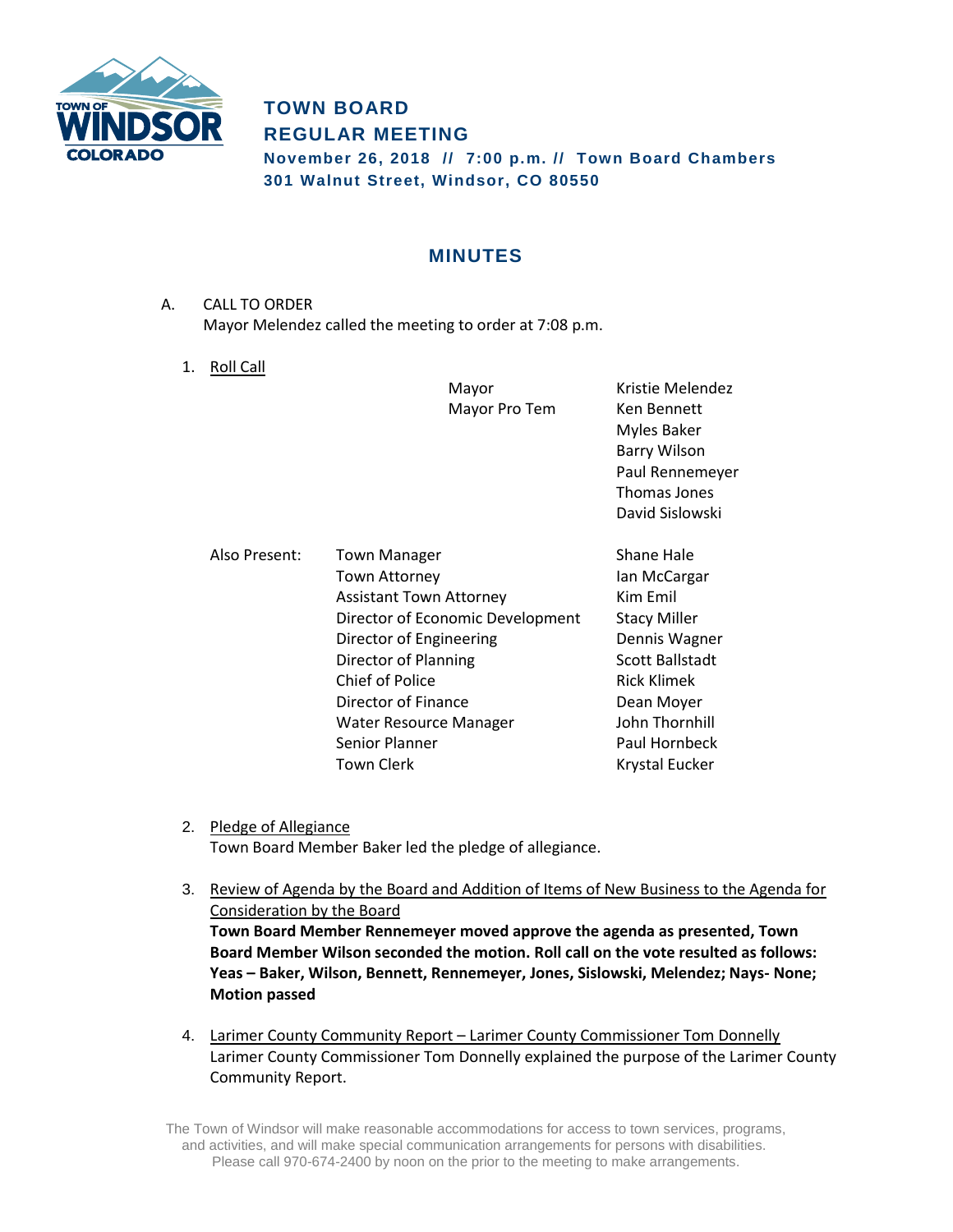Larimer County Commissioner Tom Donnelly addressed the Board and reviewed the Larimer County Community Report. This is the fourth report that has been completed and its purpose is to educate the County as well as showing results to the public on what they are getting from their tax dollars.

Mr. Baker inquired as to what the next step of the mental health facility will be. Mr. Donnelly stated there will be a working group created from representatives from the cities and the county to be a policy group and an advisory group to staff moving forward.

Ms. Melendez thanked Mr. Donnelly for attending the meeting and presenting the report.

5. Small Business Saturday Proclamation

Mayor Melendez read the Small Business Saturday proclamation.

### 6. Board Liaison Reports

 Town Board Member Baker – Tree Board, Historic Preservation Commission Town Board Member Baker reported the Historic Preservation Commission discussed a Colorado State University professor and students will be completing a study on some historic areas in downtown Windsor. Signage for historic buildings as well as the lake were also discussed. The Historic Preservation Commission will be meeting quarterly in 2019.

The Tree Board will meet on November 27, 2018 at 5:30.

- Town Board Member Wilson Parks, Recreation & Culture Advisory Board; Poudre River Trail Corridor Board Town Board Member Wilson reported the Parks, Recreation and Culture Board welcomed two new members to the Board. A section of the Trail known as the Kodak section has been reopened.
- Mayor Pro Tem Bennett Water & Sewer Board Mayor Pro Tem Bennett had no report.
- Town Board Member Rennemeyer Chamber of Commerce Town Board Member Rennemeyer reported the discussion was for voting for the next year's Board of Directors.
- Town Board Member Jones Windsor Housing Authority; Great Western Trail Authority

Town Board Member Jones reported the Great Western Trail Authority received a \$250,000 grant through Colorado the Beautiful. The funds from that grant will go towards finishing the trail from Eaton to Severance. Windsor is the pass through for the grant and it is a no match grant.

Dr. Jones reported the Windsor Housing Authority will be presenting to the Town Board and will be requesting some funds for a new executive director.

Town Board Member Sislowski –Clearview Library Board; Planning Commission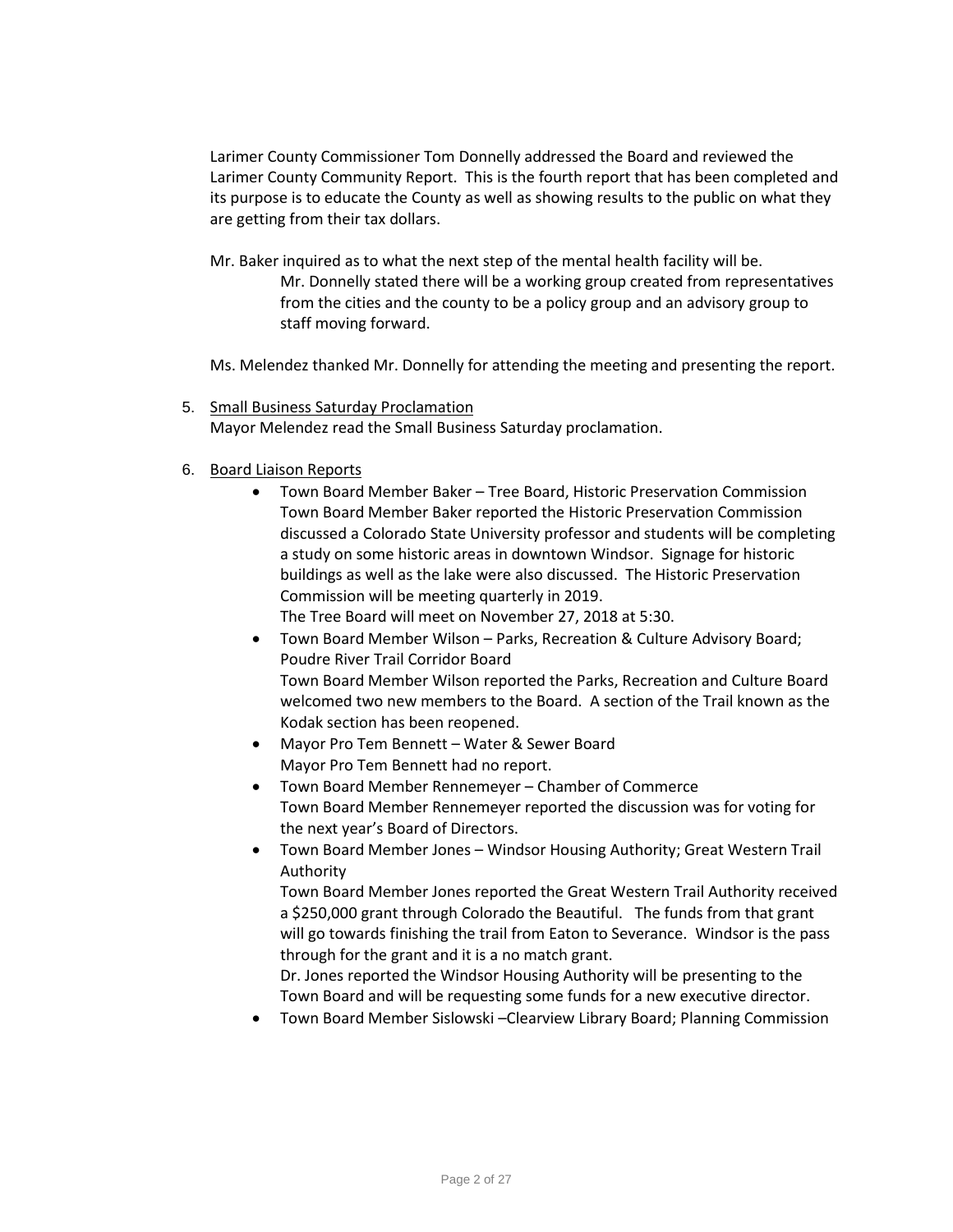Town Board Member Sislowski reported the Clearview Library Board held a special meeting on November 9, 2018. The next meeting is scheduled for November 29, 2018 at which time they will be discussing open Board positions. Mr. Wilson also reported the ballot initiative didn't pass. The Library Board will be looking at the number of users and reaching out to community to see how to provide services. The Library still owns the property on Main Street. Mr. Sislowski reported the Planning Commission met and several items from that meeting are on agenda this evening.

 Mayor Melendez – Downtown Development Authority; North Front Range/MPO Mayor Melendez reported the next MPO meeting is scheduled for December 6, 2018.

Ms. Melendez reported The Mill is back under construction and it may be open in the summer of 2019. The Birch property was closed on and is now owned by the DDA which will be made into a parking lot. The wayfinding sign project will be completed at Windsor Wonderland which is scheduled for December 1, 2019 from noon to 5:00. Santa Claus will be arriving by train.

- 7. Public Invited to be Heard Mayor Melendez opened the meeting up for public comment to which there was none.
- B. CONSENT CALENDAR
	- 1. Minutes of the October 22, 2018 Regular Meeting Amanda Mehlenbacher
	- 2. Resolution No. 2018-97 A Resolution Supporting the Colorado Department of Transportation US Highway 34 Planning and Environmental Linkage (PEL) Study Recommendations – Dennis Wagner
	- 3. Resolution No. 2018-98 A Resolution Re-Appointing the Presiding Judge and Associate Judge for the Town of Windsor, and Confirming the Term of Office for Each – Kim Emil
	- 4. Report of Bills October 2018 Dean Moyer **Town Board Member Rennemeyer moved to approve the consent calendar as presented, Mayor Pro Tem Bennett seconded the motion. Roll call on the vote resulted as follows: Yeas – Baker, Wilson, Bennett, Rennemeyer, Jones, Sislowski, Melendez; Nays- None; Motion passed.**
- C. BOARD ACTION
	- 1. Spiraling-Up Foundation Long Form Grant Request
		- Application presentation James Ballen or Mike Mercer

Mr. Hale informed the Board that Spiraling-Up Foundation has submitted a long form grant application requesting \$10,000 from the 2018 budget for the Critical Needs Program. The Spiraling-Up Foundation is a non-profit agency in northern Colorado addressing social, behavioral and academic struggles with disadvantaged youth in the community.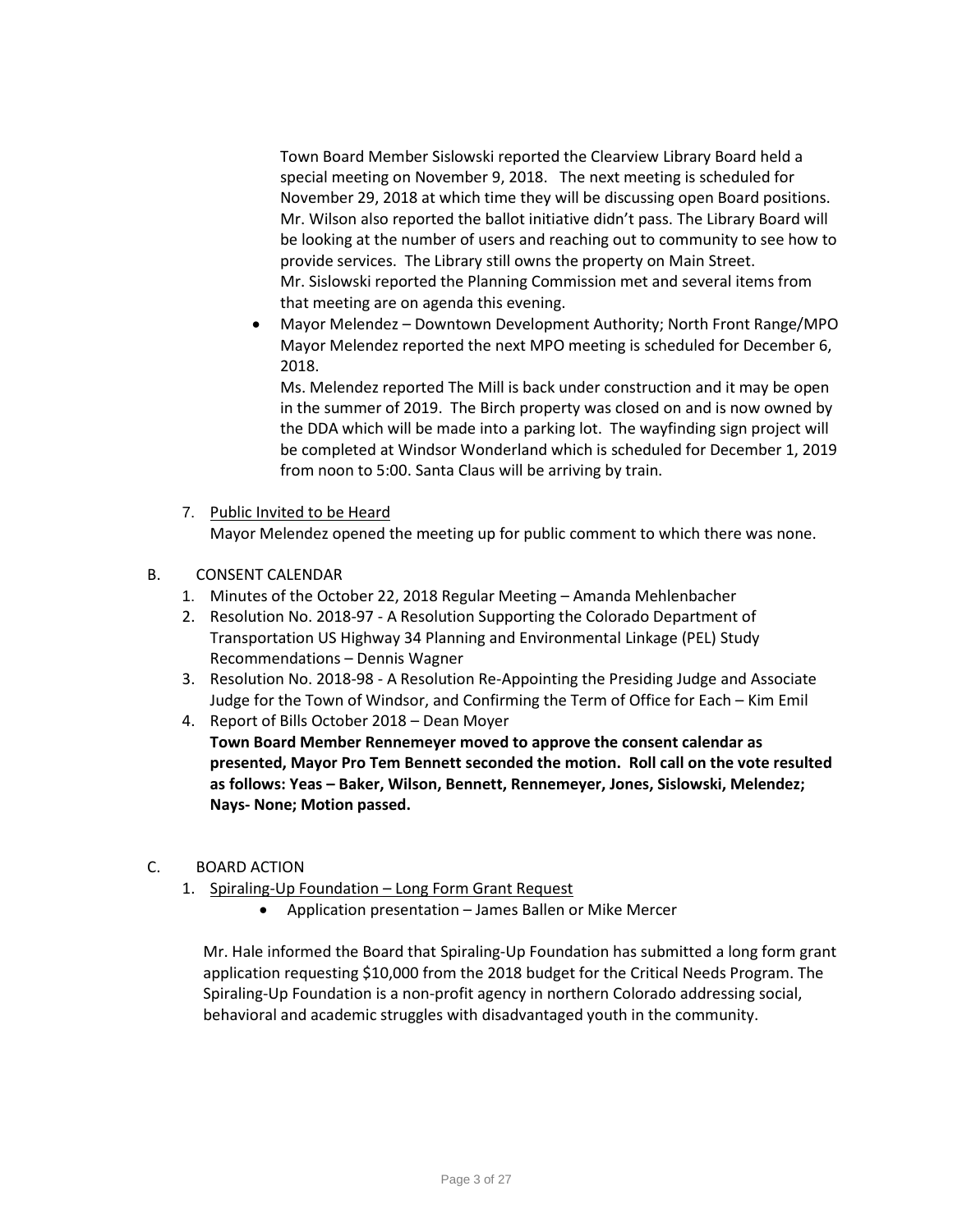The 2018 outside agency fund had a beginning balance \$89,656.56 with \$18,255.00 spent to date, leaving \$71,401.56 remaining for 2018.

James Bellen informed the Board that there are children in the community that are struggling with behavioral, social and academic issues. The program in Windsor is creating positive changes in children integrating sensory motor exercises, eye exercises, academic skill training and healthy nutrition. Staff member have been in the education industry and have come to Brain Balance.

Mr. Bennett inquired as to the relationship between Brain Balance and Spiraling-Up Foundation.

Mr. Bellen stated Spiraling-Up is the non-profit to raise funds for Brain Balance.

Mr. Bennett inquired as to the plan for sustainability.

Mr. Bellen stated there are grant writers that are donating some time to apply for various grants.

Mr. Sislowski inquired if Brain Balance actually provides the services. Mr. Bellen stated Spiraling-Up does not provide the services although Brain Balance does.

Ms. Melendez commented that the program, while very successful is a very expensive program. The foundation was created so that when they identify children that would benefit from the program, the grant would take some of the financial burden off of the family so the child can work through the program.

Mr. Bennett commented that this is an excellent program and is hoping the agency is working on future financial sustainability.

Dr. Jones inquired as to if the agency is eligible for any sustaining government assistance. Per Mr. Bellen, presently no. It's classified as a non-medical program.

Dr. Jones inquired if parents contributed funds for the program.

Mr. Bellen stated there is outside funding.

Ms. Melendez commented the \$10,000 will cover four children to go through the program but there are others that the parents have supported.

Mr. Sislowski commented that he is reluctant to spend tax payer's dollars on something that is not core infrastructure.

Dr. Jones inquired as to the \$45,000 in individual donations but that is not something that can be counted on every year.

> Mr. Bellen stated there is no guarantee on donations although the families that have contributed those funds believe in the program.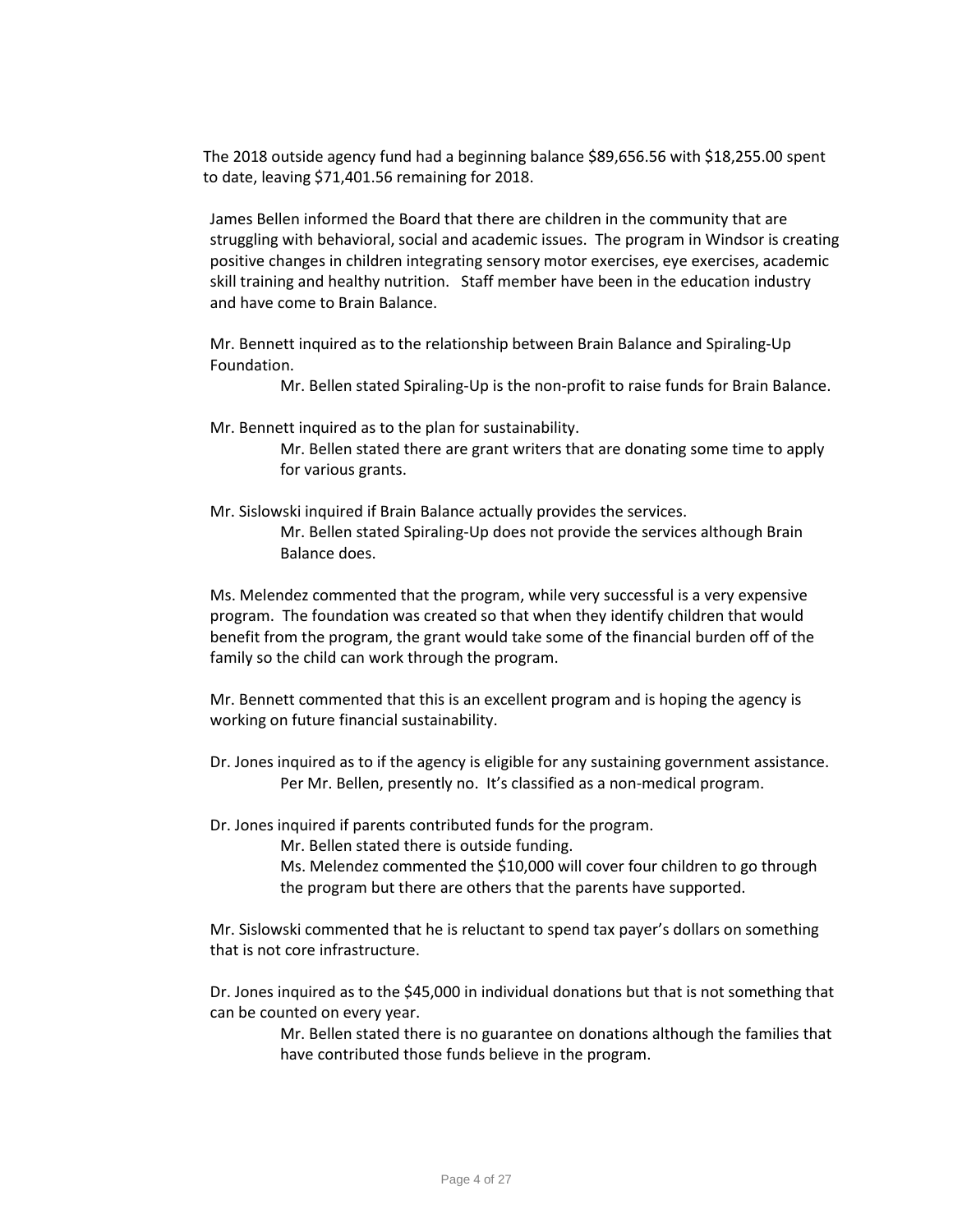**Town Board Member Sislowski moved to approve the grant request in the amount of \$10,000 to Spiraling-Up Foundation, Town Board Member Jones seconded the motion. Roll call on the vote resulted as follows: Yeas – Baker, Wilson, Bennett, Rennemeyer, Jones, Sislowski, Melendez; Nays- None; Motion passed.**

- 2. Public Hearing A Resolution Approving a Final Major Subdivision Windsor Villages at Ptarmigan – Tom Muth, Windsor Investments LTD, applicant/ Jon Sweet, TST Consulting Engineers, applicant's representative
	- Quasi-judicial
	- Staff presentation: Paul Hornbeck, Senior Planner

## **Mayor Pro Tem Bennett moved to open the public hearing, Town Board Member Baker seconded the motion. Roll call on the vote resulted as follows: Yeas – Baker, Wilson, Bennett, Rennemeyer, Jones, Sislowski, Melendez; Nays- None; Motion passed.**

Per Mr. Hornbeck, at the October 22, 2018 meeting, Town Board considered a request to approve the major subdivision known as Windsor Villages at Ptarmigan. After concluding the public hearing portion of the meeting, the Board voted to postpone consideration of the item until November 26, 2018, with direction to the applicant to further investigate the possibility of shifting the proposed roundabout at County Road (CR) 5 and Oakmont Drive further west. Staff has prepared for the record the additional analysis that follows on the subject roundabout.

The limited right-of-way on the east side of CR 5, constrained by existing development, and the lack of required spacing between Oakmont Drive and State Highway (SH) 392 intersection limit the design options for the Oakmont intersection. A variety of intersection design alternatives were considered and evaluated as outlined below:

- Four way stop: According to analysis by traffic engineers Delich Associates, a four way stop would result in a level of service (LOS) 'F', below the LOS 'D' required by Municipal Code Section 17-10-60(b)(1)b.
- Traffic signal: The intersection spacing of approximately 900 feet between Oakmont Drive and SH 392 does not allow for a signalized intersection as the Town's Design Criteria and Construction Specifications (Table 1.07.3) requires a minimum spacing of 2640 feet. Analysis by Delich Associates indicates a traffic signal would provide LOS D and E for the majority of turning movements; therefore, a roundabout by was recommended by Delich Associates.
- Restricted access: Access restricted by center medians allowing for only right-in/ right-out/ left-in turn movements would function at an acceptable LOS A/ B/ C. However, this configuration would result in longer travel times for the restricted movements (straight and left-out. Traffic from Ptarmigan wishing to turn south onto CR 5 or continue straight on Oakmont (to planned commercial development) would be routed through the neighborhood and then onto SH 392 or CR 3.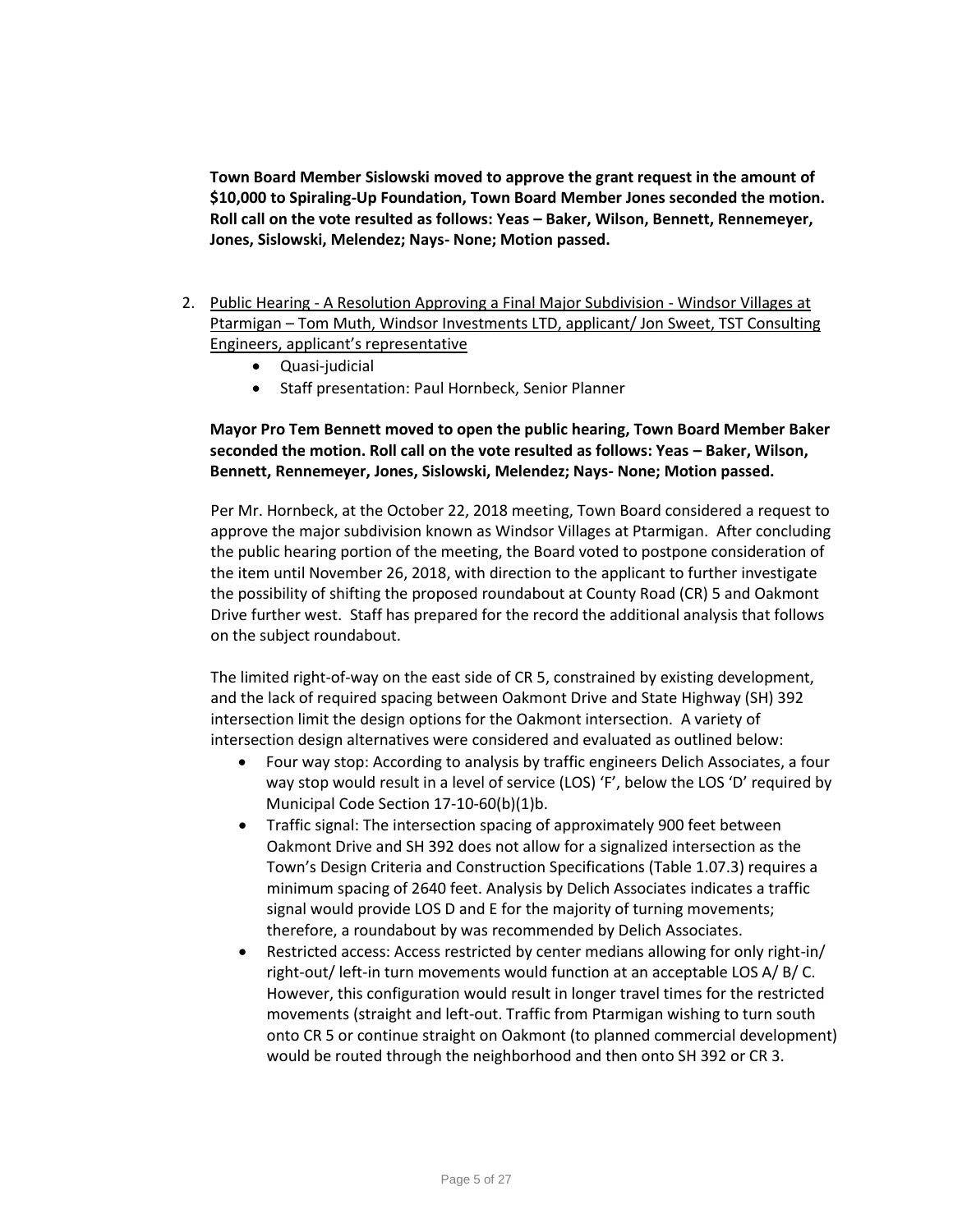Likewise, traffic from Windsor Villages at Ptarmigan or Planned Commercial development trying to turn north on CR 5 or straight on Oakmont would be routed be routed north to CR 5 & Westgate Drive or west to SH 392 and Westgate Drive. The lack of full connections with this configuration, including lack of pedestrian crossing of CR 5, would increase the amount of traffic traveling on neighborhood streets, would increase traffic at other intersections, and conflicts with the Comprehensive Plan, particularly Objective #1 of the Transportation and Mobility Chapter:

> "Extend roadways as development occurs to enhance the connectivity for all users and increase the capacity and mobility of the transportation network."

 No connection: An alternative of not connecting Oakmont Drive to the west through the subject property would have similar problems with the restricted access configuration mentioned above. It would also fail to comply with Design Criteria and Construction Specifications minimum connectivity standard spacing enumerated in Section 1.04.B.2:

> "To ensure connectivity, enhance general circulation, and to provide secondary points for emergency access, the street layout for all subdivisions should be designed so that there is, on average, at least one connecting street to neighboring land for every thirteen hundred twenty (1320') feet of development perimeter."

The roundabout as proposed complies with Town standards while none of the alternatives properly serve the traffic demands of CR 5 and comply with Town plans, policies, and standards.

A number of residents of Ptarmigan voiced concern about the proximity of the roundabout to existing homes. The applicant's proposal would put the closest point of the roundabout improvements (the sidewalk) approximately 68 feet from house located northeast of the roundabout. The roundabout improvements (truck apron) closest to the house southeast of the roundabout would be approximately 34 feet.

After Town Board elected to postpone this item, the applicant further examined shifting the roundabout approximately 30 feet to the west to eliminate encroachment into the HOA property. Such an alignment would move the roundabout improvements an additional 12 feet from the house to the southeast and an additional 13 feet from the house to the northeast. However, shifting the roundabout 30 feet west creates problems with alignment of CR 5 at SH 392. In order to tie in to the proper alignment at the intersection, CR 5 would have to taper, or shift laterally, at a ratio which exceeds engineering standards.

The 30 foot shift of the roundabout would eliminate the 1,118 square feet of right of way dedication required of the Ptarmigan HOA but would require an additional 6,286 square feet of right of way dedication from the Yeager property, at the northwest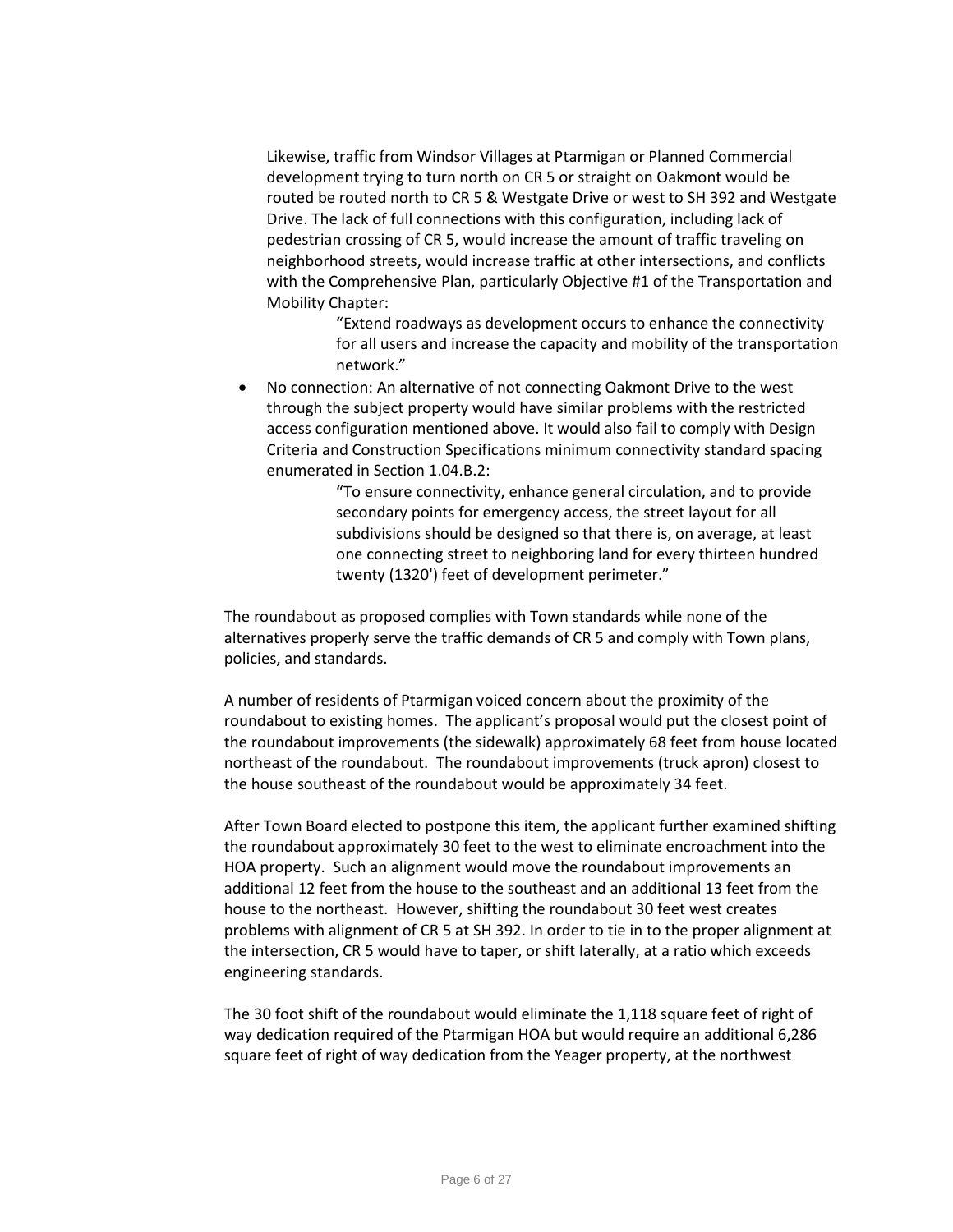corner of SH 392 and CR 5. Additionally, the shifted alignment, while outside the HOA property, would still require temporary construction easements from the HOA and would likely require perpetual easements to allow for maintenance of the roundabout. The 30 foot shift would also bring the temporary and permanent easements much closer to the single family residence on the Yeager property, with the edge of right-ofway approximately 14 feet from the residence rather than the 27 feet under the original alignment proposed by the applicant. For reference, the municipal code requires new single family residences be setback a minimum of 20 feet from right-of-way.

Given the information outlined above, staff believes the use of a roundabout in the location as presented by the applicant at the October 22, 2018 meeting is the best alternative for traffic flow, safety, and connectivity and meets the Town's standards for intersection improvements.

In accordance with standard procedure, this application was sent to a number of referral agencies, including CDOT, the applicable water and sewer districts, and others. Larimer County responded with a number of concerns about the proposal, which are included in the attachments. Staff has and will continue to work with the applicant and county to address their comments. It is expected all the comments can be addressed except for the request for the sidewalk along the east side of CR 5 and the request that the roundabout at Oakmont be located completely outside the HOA property. Due to the limited right-of-way and need for drainage and street trees, staff does not recommend a sidewalk be installed along the east side of CR 5. Pedestrian access will be provided by a 10 foot regional trail on the west side of CR 5 with pedestrian crossings at both proposed roundabouts.

The application is consistent with various goals of the Comprehensive Plan as well as the strategic plan.

Notifications were completed in accordance with the Municipal Code:

At their October 17, 2018, meeting Planning Commission forwarded to Town Board a recommendation of approval of the final major subdivision subject to the conditions below. Note that the applicant has requested condition number two be eliminated. Staff agrees with the applicant that this condition can be removed and addressed in the development agreement. Condition number six has been satisfied and therefore staff recommends removing that condition as well.

1. To the extent the approved plans for improvements to LCR 5 require construction of improvements within right-of-way not yet owned by the Developer or not otherwise acquired by the Town, all such right-of-way shall be acquired and dedicated by the Developer to the Town prior to commencement of any such improvements within said right-of-way.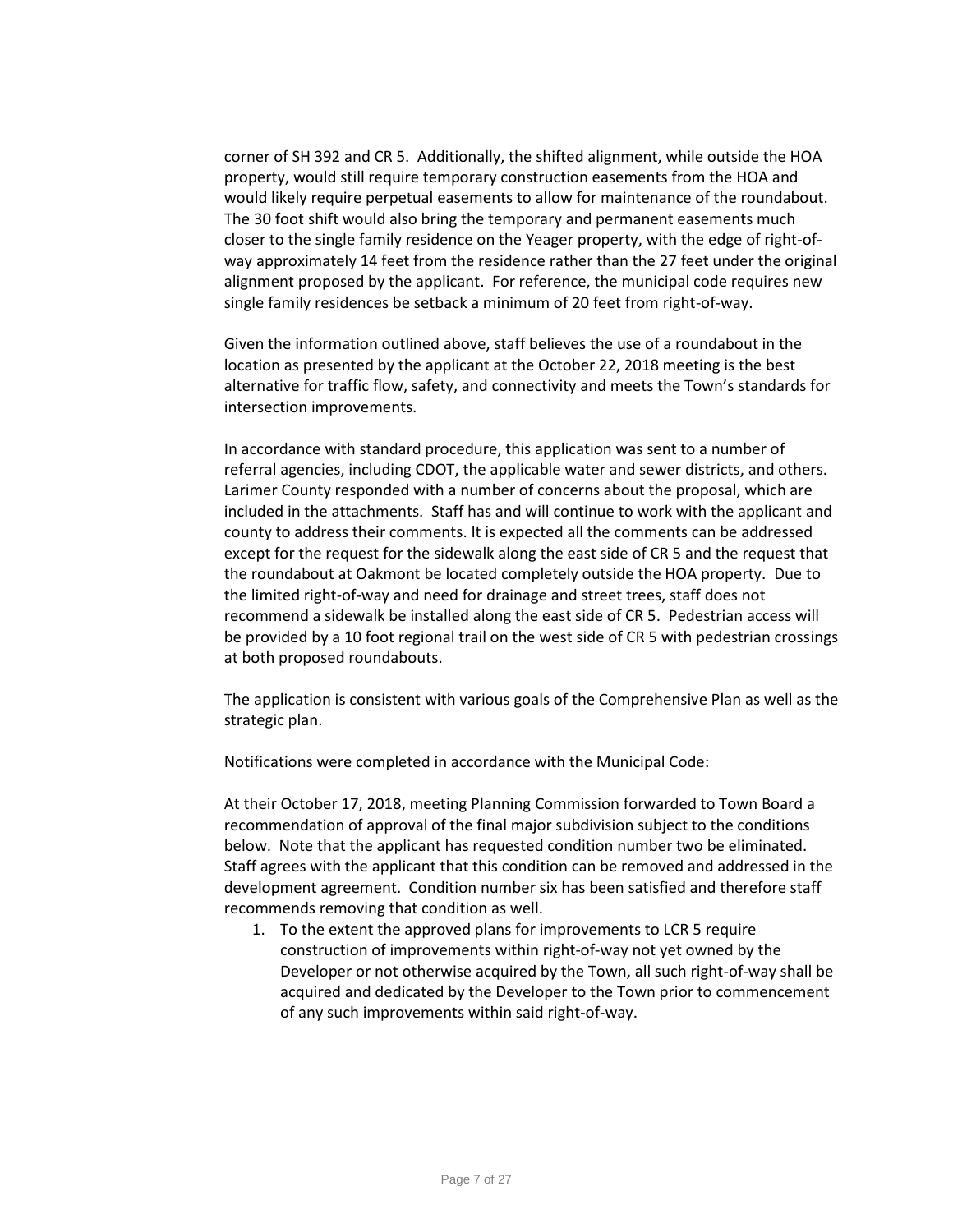- 2. All improvements to the intersection of LCR 5 and Oakmont Drive shall be completed and approved by the Town prior to the issuance of any building permits for single family residential development.
- 3. Street trees shall be incorporated into the landscape plan on both east and west sides of LCR 5 in order to mitigate the loss of any existing trees.
- 4. All remaining Planning Commission and staff comments shall be addressed prior to recording the subdivision plat.
- 5. The subdivision development agreement shall be executed prior to recording the subdivision plat.
- 6. The applicant shall investigate the option of shifting the roundabouts on LCR 5 an additional 10' west.

Staff requests the following be entered into the record:

- Application and supplemental material
- Staff memorandum and supporting documents
- All testimony received during the public hearing
- Recommendation
- Mr. Baker inquired as to why condition number two would be removed. Mr. Hornbeck stated staff believe it can be negotiated during the development agreement and a phasing plan worked out where different improvements are completed in a different order.
- Dr. Jones inquired as the north access and the south access not being enough. Mr. Hornbeck stated staff believes the Oakmont access is also needed.
- Dr. Jones inquired if the applicant originally just wanted to put turn lanes in. Mr. Hornbeck stated it was a joint decision between staff and the applicant that the roundabout was the best solution.
- Mr. Bennett inquired if the fire department reviewed the access points. Mr. Hornbeck stated it was sent to the fire district but there was no specific comments on the access.

Mr. Wilson inquired as to the long term plan to LCR 5 and if the development is accelerating those plans.

Mr. Horneck stated the long term plan is a 4-lane arterial road.

Mr. Baker inquired if there was no roundabout and just extended it to 4-lane, would that encroach further into Ptarmigan.

> Mr. Hornbeck stated he did not believe a 4-lane road without turn lanes or a roundabout would encroach into the HOA property.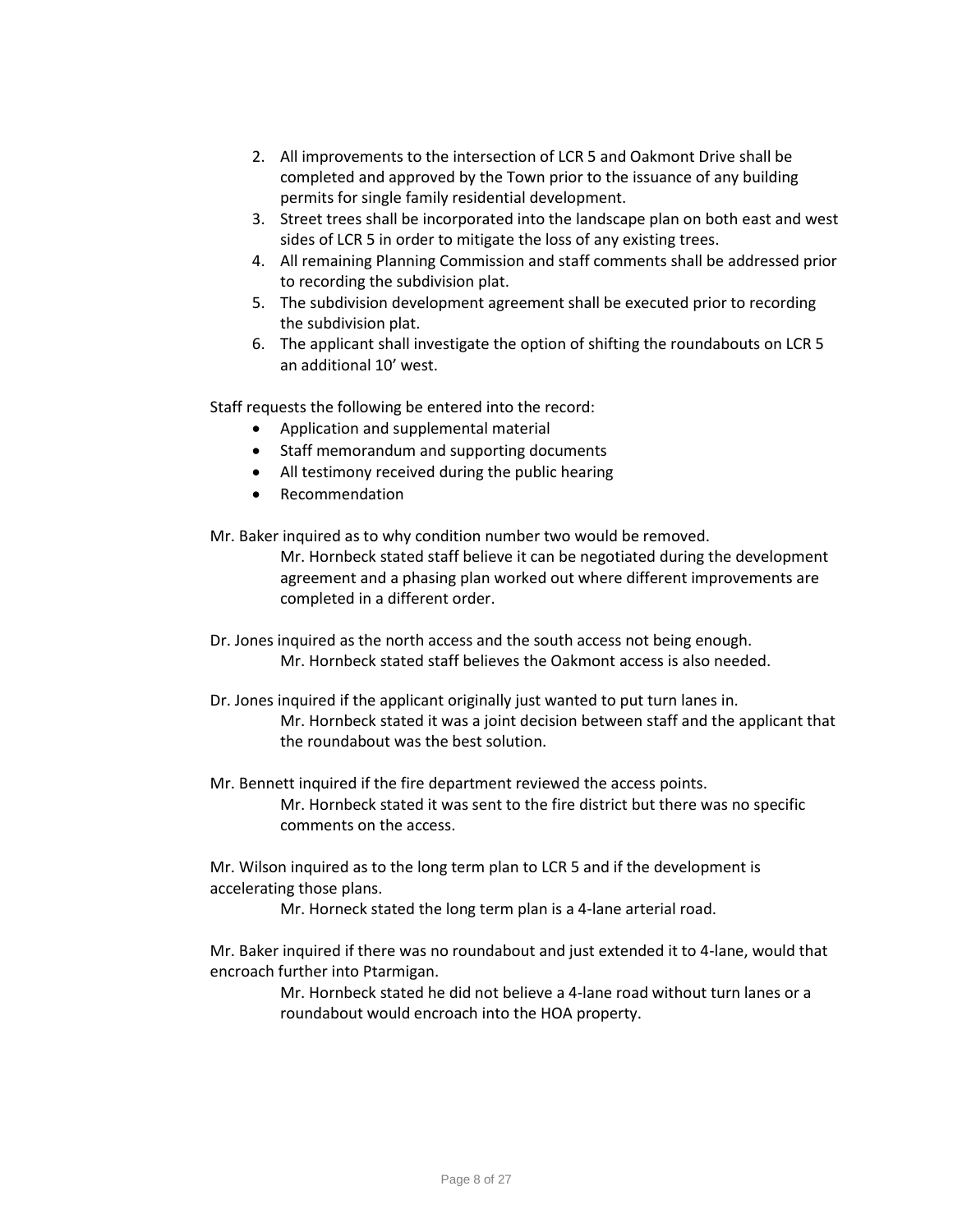Brian Williamson with TST Consulting addressed the Board and gave a brief overview of the project.

The October 22, 2018 meeting, the Town Board directed the applicant to investigate if any accommodations could be made between the two parties to improve the design of the roundabout. The HOA attorney communicated with the applicants attorney that the HOA's position was that all improvements should be located in the existing right-of-way. The applicant evaluated the relocation of the roundabout completely within the existing right-of-way and then met with the Town to review the findings which were presented previously by Town staff.

On November 21, 2018, members of the Ptarmigan HOA and their legal council met with the available members of the applicant's team. The HOA representatives proposed modifications to the Town's standards for speed limit and right-of-way requirements. The applicant's team informed the HOA group that these were not within the applicant's purview and that they would need to discuss these modifications with the Town.

The applicant agrees with all of staff's recommendations as stated in the packet.

Ms. Melendez commented that the Town Board asked that the applicant further investigate any other possibilities for the roundabout and both staff and the applicant have concurred that the only possibility is what was originally brought before the Board the first time.

> Mr. Hornbeck stated that is correct and it is the best alternative that meets town standards.

Stewart Olive, attorney for the HOA addressed the Board. The HOA Board has a provision inside its declaration whereby, in order to dedicate or transfer any common area land, there must be a vote of 80% of all members, not just 80% of all voting. Mr. Olive is asking for the roundabout to be moved. As indicated by the applicant, there was a meeting held and there were some proposals were made. If the roundabout is not moved off the property, the HOA is forced into a situation where it would be condemned and then the HOA would fight that. If the roundabout is moved off the HOA property, there is no need for action. The HOA proposed reducing the speed limit to 35 MPH and that would change the design standards and criteria. All the designs that have been seen have been for a 45 MPH speed which would require a longer taper.

Tom Yaeger, 5210 Vardon Way, Fort Collins, CO is requesting the speed limit be reduced to 35 MPH on LCR 5, compliance with Windsor design standards and light abatement for Ptarmigan residents.

Gordon Hadlow, 5320 Augusta Trail, Fort Collins, CO provided a copy of a statement to Board. Mr. Hadlow stated moving the truck apron and providing an easement instead of taking the land would be helpful. Also, it is recommended the residents be involved along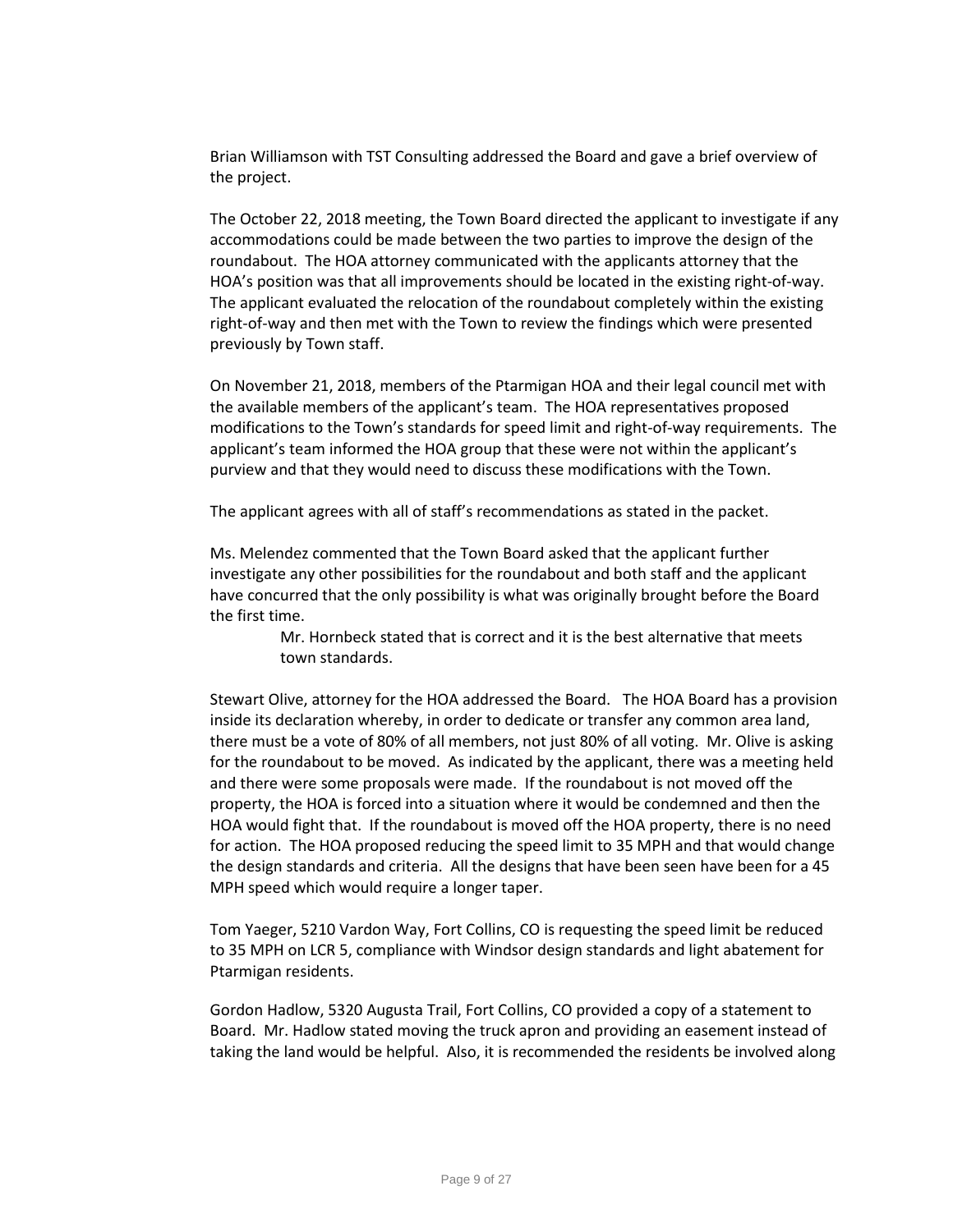with the applicant when it comes to the trees. Mr. Hadlow feels that a compromise could be reached if the speed was lowered to 35 MPH and also feels there should be an amendment to condition number 2 instead of eliminating it.

Steve Wallace, 5308 Taylor Lane, Fort Collins, CO is concerned about the heavy traffic moving south on CR 5 as it approaches HWY 392.

John Truesdell, 7426 Tamarisk Drive, Fort Collins, CO stated he lives approximately 300- 400 feet east of CR 5. Mr. Truesdell believe the approval of the plat should be delayed until the road configuration can be resolved.

Jay Gould, 5110 Hogan Court, Fort Collins, CO stated his property backs up to CR 5. Traffic has increased in the area as construction has increased. The Town has put in place signs that prohibit engine brakes although they hear them beginning at 7:00 a.m. Would like to see traffic noise reduced in the area.

Mr. Williamson stated the reduction in speed is a policy decision and that direction would need to come from the Town.

> Mr. Hale stated the Town of Windsor has jurisdiction over that decision and the Engineering Department would evaluate that possibility.

Ms. Melendez inquired if the Town was able and willing to make that change, could some of the additional improvements be made as well.

> Mr. Williamson stated there wasn't time to look over the design before the meeting but it could only help the situation and be willing to evaluate that as part of the development agreement process.

Ms. Melendez inquired if the speed limit could be evaluated further without delaying the public hearing again.

> Mr. McCargar stated probably yes. The better way to look at it is if the record supports the approval of the subdivision, the Board would approve the subdivision and direct staff to explore alternatives to the location of the roundabout in the improvement plans if that can be done. It is not recommended to make it a condition of subdivision approval but it is recommended that it is urged to explore the option in developing the improvement plans in light of a change to the speed limit or any other ideas that meet engineering standards.

Mr. Williamson commented that the HOA brought up the idea of not having the sidewalk in the right-of-way but granting an access easement for that in perpetuity. The sidewalk would remain on HOA property but in a public access easement.

Dr. Jones commented that there is a chance that things may not change.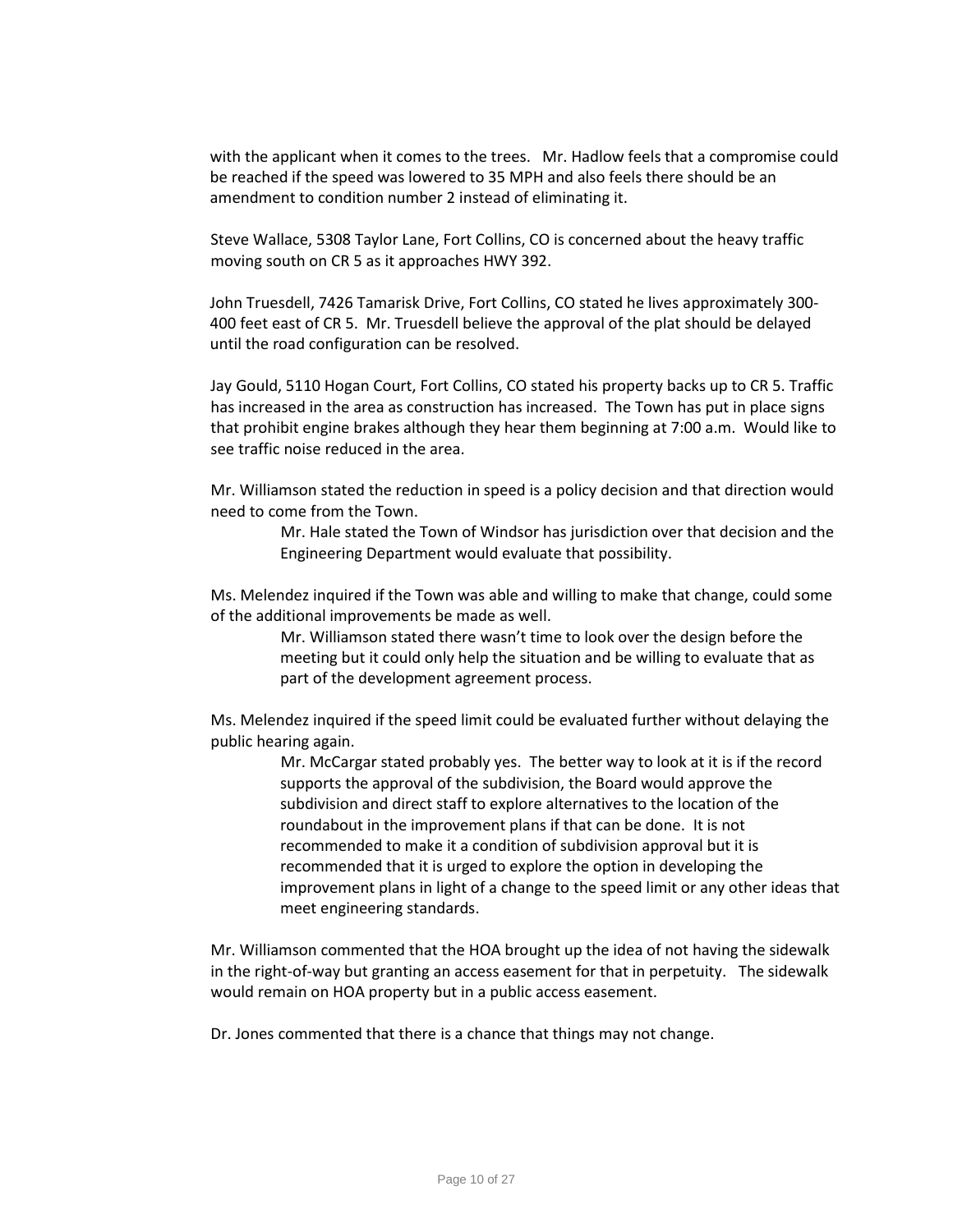Mr. Williamson stated he is hesitant to comment as they have not had the ability to explore the speed limit option.

Mr. Baker inquired if Mr. McCargar could restate why this should not be a condition. Mr. McCargar stated by making it a condition of subdivision approval, the Board is injecting the improvement plans into the subdivision approval. The improvement plans are really an engineering based analysis and decision that are done based on standards and so the way this is set up is to give the technicians the authority under the standards that have already been adopted to apply those standards to the demands of the intersection. It should not hang up a subdivision that has otherwise received a record of support for subdivision approval because the subdivision is just capturing the creation of lots within the property with street configurations but then we will fall back on engineering standards to get to where you need to be for streets. It is recommended that the Board not condition engineering standards or departures from engineering standards because we are not equipped to that in this environment. The engineers can be encourages and the applicant to figure out a solution when it comes to street improvements but it is not recommended to make it part of the subdivision approval.

Mr. Muth addressed the Board and stated he developed Ptarmigan that was a labor of love. This 100 acres was zoned as commercial with CR 5 being designed as a 4-lane road. The intent was to blend both properties by adding residential onto the property. The addition of the roundabouts give an urban feel rather that a rural feel. Mr. Muth would like to come to a solution that is engineering approved and work out a solution without condemning the HOA would be the ideal situation. Mr. Muth stated he is willing to work on that with Town staff in a development agreement. There is a lot to be said in keeping both sides of CR 5 happy.

Mr. William stated on the intersection of CR 5 and HWY 392, there is a separate plan that does include a designated right turn lane from CR 5 onto HWY 392 which his going west towards I-25.

Dr. Jones inquired if staff chose the restricted left turn lanes in the median as opposed to the roundabout, how that impact the properties on either side.

> Mr. Williamson stated there was not a detailed analysis of that since that scenario was thrown out early on.

Mr. Williamson will have the slides that were presented this evening submitted for the record.

**Town Board Member Sislowski moved to close the public hearing. Town Board Member Rennemeyer seconded the motion. Roll call on the vote resulted as follows: Yeas –**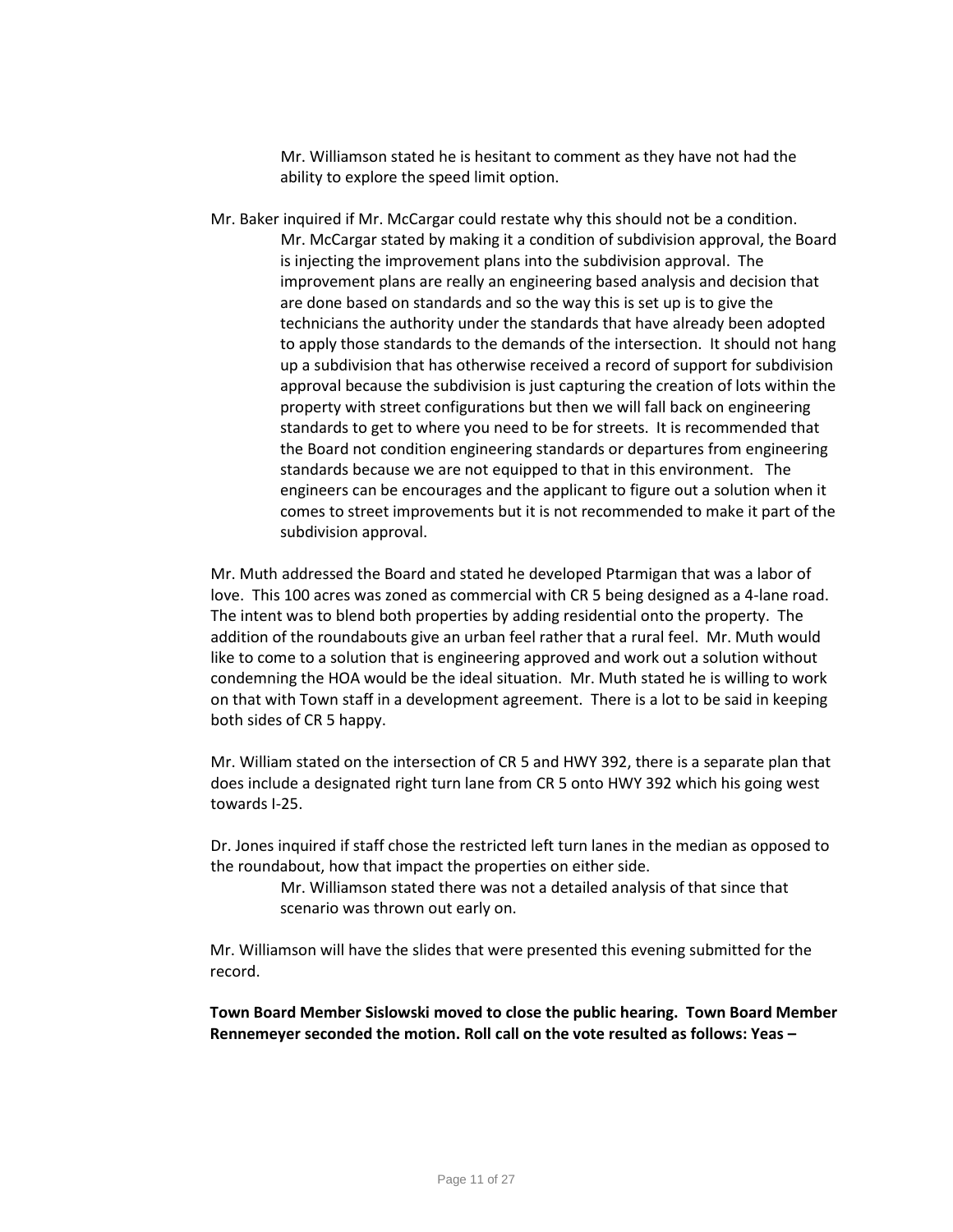**Baker, Wilson, Bennett, Rennemeyer, Jones, Sislowski, Melendez; Nays- None; Motion passed.** 

- 3. Resolution No. 2018-95 A Resolution Approving a Final Major Subdivision Windsor Villages at Ptarmigan – Tom Muth, Windsor Investments LTD, applicant/ Jon Sweet, TST Consulting Engineers, applicant's representative
	- Quasi-judicial
	- Staff presentation: Paul Hornbeck, Senior planner

Mr. Hornbeck had nothing further to add.

Mr. Baker commented that he would like to propose the condition that Town staff be directed to explore the reduced speed rate and how that would change the configuration of the roundabout; Mr. Bennett concurs.

Mr. McCargar recommended not to condition the subdivision approval on modifications to the improvement plans because they are legally distinct.

Mr. Sislowski commented that they are being asked to approve the subdivision plat and let the details be worked out by the technical individuals that are charged with doing so.

Mr. Bennett commented that the Board can give direction to staff to explore the possibility of reducing the speed limit.

Mr. Wilson commented that both sides along with the Town are willing to explore the reduced speed option.

**Town Board Member Rennemeyer moved to approve Resolution No. 2018-95, Town Board Member Bennett seconded the motion. Roll call on the vote resulted as follows: Yeas – Baker, Wilson, Bennett, Rennemeyer, Jones, Sislowski, Melendez; Nays- None; Motion passed.** 

- 4. Public Hearing An Ordinance Approving a PUD (Planned Unit Development) Zoning Overlay – The Brands East Planned Unit Development Overlay District – Martin Lind, Manager, Eagle Crossing Windsor, LLC, owner / Mitch Black, Norris Design, owner's representative
	- Quasi-judicial
	- Staff presentation: Paul Hornbeck, Senior Planner

**Town Board Member Rennemeyer moved to open the public hearing, Town Board Member Wilson seconded the motion. Roll call on the vote resulted as follows: Yeas – Baker, Wilson, Bennett, Rennemeyer, Jones, Sislowski, Melendez; Nays- None; Motion passed.**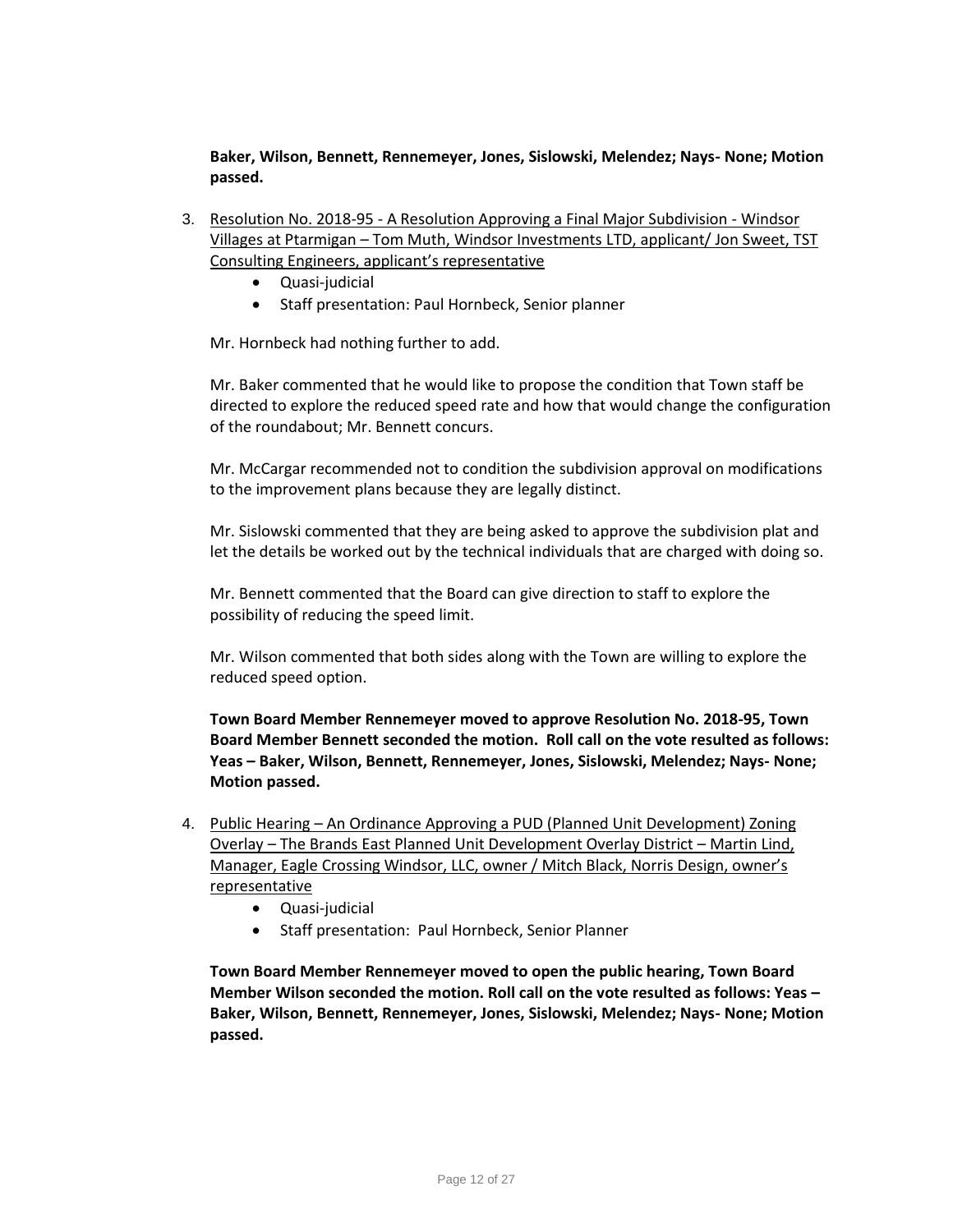Per Ms. Sislowski**, "**Madam Mayor, I am a Board liaison to the Planning Commission and I did attend the Planning Commission meeting where this item was discussed and presented. I did not participate in the meeting and did not ask questions as I merely observed. I am here tonight and I will independently review the materials that come forward during the public hear and base any decision on I make solely on information gained during this public hearing."

Per Mr. Hornbeck, the applicant is proposing to create a Planned Unit Development (PUD) overlay zoning district on approximately 57 acres known as Brands East PUD.

The subject property was first annexed into the Town of Windsor in 2003 as a part of the Windsor Highlands 9th Annexation. That annexation zoned the property General Commercial along Fairgrounds Avenue and Crossroads Boulevard with Limited Industrial zoning on the interior of the site. In 2017 the Limited Industrial zoning within the PUD boundary was rezoned to General Commercial in anticipation of the PUD and as a part of rezoning additional property outside the boundary of the PUD to multifamily.

The Comprehensive Plan identified the Fairgrounds Avenue corridor as an entertainment district, citing its role as a major arterial roadway, proximity to I-25, and existing development of The Ranch, Budweiser Events Center, and The Summit. The Plan goes on to state:

> "…the vision for this commercial area is to develop with uses that cater to and enhance this district as a major Northern Colorado entertainment, dining, and hospitality cluster, which can act as an extension of the Centerra development to the south. The Town of Windsor should work with local private property owners and existing businesses, as well as the City of Loveland, to coordinate investment strategies for the area and its corridors to manage and brand the district as an identifiable destination in the region."

A Business Assistance Agreement offering certain inducements and incentive for the development of the Brands East project was approved by Town Board in March, 2017. The agreement stated that the "developer proposes to build (or cause to be built) approximately 1.2 million square feet of high-end, mixed-use, master-planned development consisting of major and minor retail anchor stores, mixed-use retail, multifamily apartment facilities, Class "A" offices spaces, a limited-service hotel, a full service hotel, pad sites for nationally recognized retailers and restaurants and a light industrial space…"

The Town, City of Loveland and property owners along the Fairgrounds Corridor (including the applicant) have worked cooperatively to develop an intergovernmental agreement (IGA) for the corridor which has been adopted by the respective jurisdictions. The IGA adopted a right-of-way plan to ensure consistent branding of Fairgrounds Avenue between the two jurisdictions. Future development plans within the PUD will be subject to the IGA.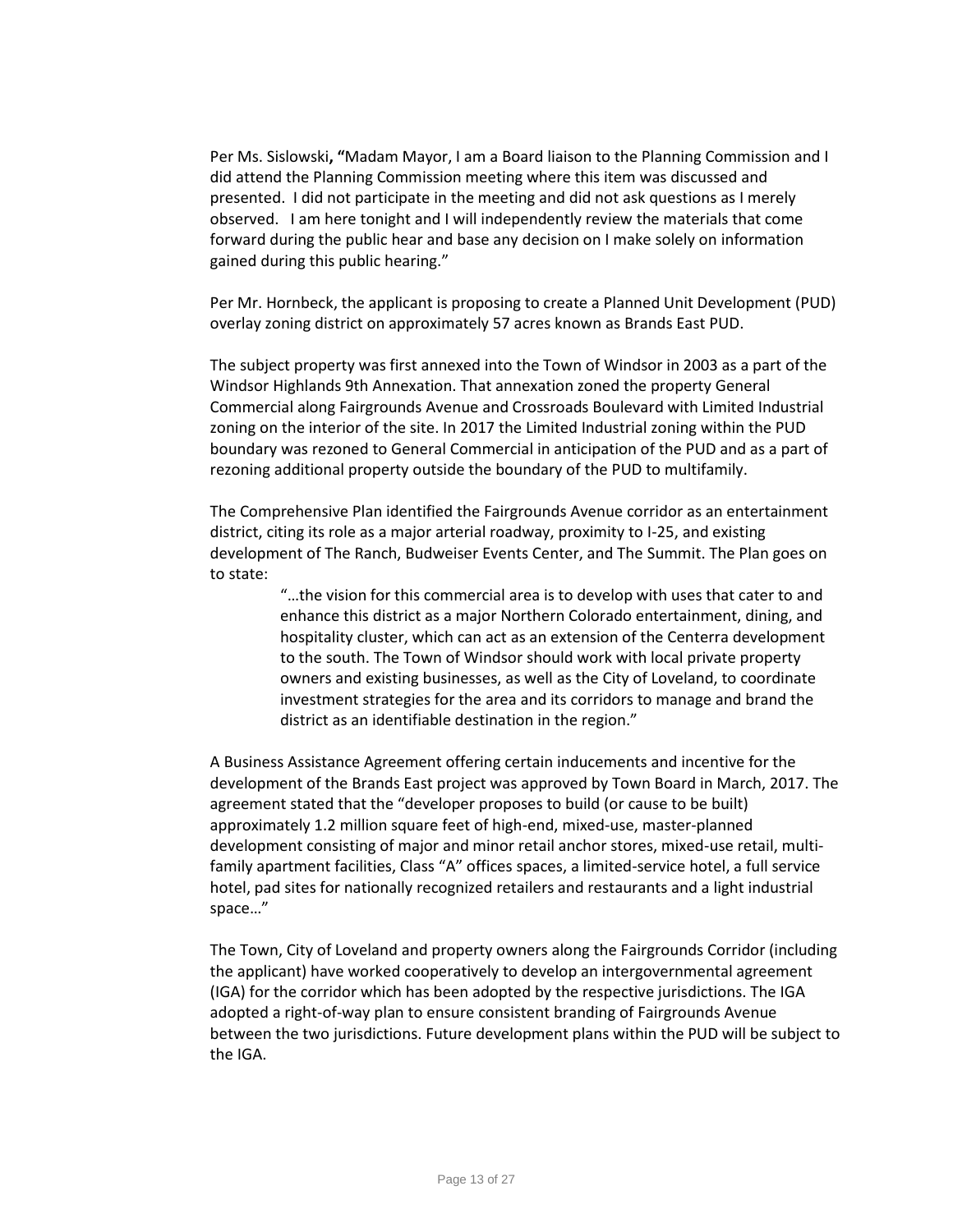The subject rezoning application will create a PUD overlay district which constitutes an amendment to the Town's Official Zoning District Map and the development standards approved with the PUD will be applied to future land use applications within the PUD district. In accordance with Article XXIII of Chapter 16 of the Municipal Code, the intent of PUD regulations is, among other things, to "provide flexibility in land planning and development, resulting in amenable relationships between buildings and ancillary uses and permitting more intensive use of land where well-related open space and recreational facilities are integrated into the overall design."

The PUD proposes variations from the Municipal Code and Commercial Corridor Plan regarding allowed uses; site, architectural, and landscape design standards; and development review processes.

A number of variations to land use application reviews are proposed by the PUD. Such changes may be considered under the Municipal Code's PUD standards, which are "intended to accomplish the purposes of public control to the same extent as do zoning and other regulations applicable to conventional lot-by-lot development, while simplifying, integrating and coordinating land development controls and providing necessary flexibility to encourage design innovation and creative community development."

One proposed PUD standard which varies from current practice is a mandated land use review time period for Town reviews of two weeks for site plans. The applicant has indicated the two week review timeframe is necessary in order to achieve parity with the Loveland Brands project in attracting development. Staff is committed to meeting these deadlines given the commercial mixed use priority of the Brands and the unique context of being a project that crosses jurisdictional lines with Loveland.

The PUD proposes simplifying land use reviews in a number of ways, including making future subdivision applications and standard site plans administrative reviews. Under the current municipal code requirements, a major subdivision is classified as any subdivision involving six or more lots and requires public notification and public hearings before Planning Commission and Town Board. Standard site plans (i.e. those other than commercial/ industrial) currently require Planning Commission and Town Board approval.

Another simplification is allowing Planning Commission to review and approve a Master Sign Plan, which could allow signs to exceed Municipal Code requirements. Currently signs exceeding Code requirements require variance approval by the Board of Adjustment based on a finding of a hardship unique to the property. This is similar to the recently approved amendment to the RainDance PUD to allow for signage that may vary from Municipal Code requirements.

The application is consistent with various components of the Comprehensive Plan.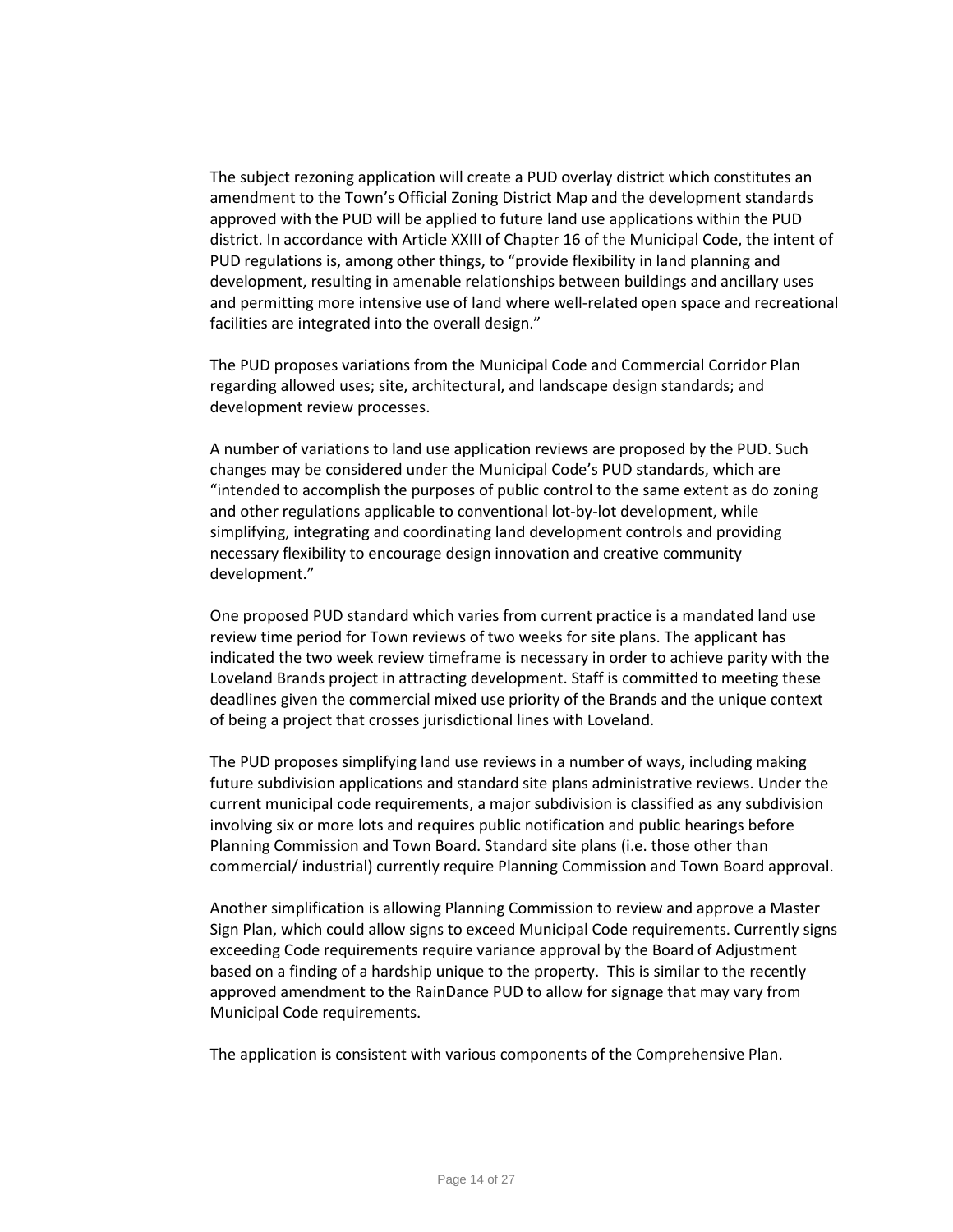At their November 7, 2018 meeting Planning Commission forwarded to Town Board a recommendation of approval of the Planned Unit Development overlay rezoning subject to all outstanding Planning Commission and staff comments being addressed.

The application is consistent with various elements of the Comprehensive Plan as well as the Strategic Plan.

Notification was completed in accordance with the municipal code.

Staff requests the following be entered into the records:

- Application and supplemental material
- Staff memorandum and supporting documentation
- All testimony received during the public hearing
- Recommendation

Dr. Jones inquired if the standards being proposed are part of what would be voted on this evening.

Per Mr. Hornbeck; correct, you would be voting on the standards.

Dr. Jones inquired if the proposed standards would normally be a variance.

Mr. Hornbeck stated the height it probably the biggest one that would require a variance and there are a few other items such as the zero setback internal to the site.

Dr. Jones inquired as to the 400 proposed multifamily before commercial begins, that doesn't count towards what is begin built there now.

Mr. Hornbeck stated that is separate.

Dr. Jones inquired as to clarification on the administrative review requiring no communication to the Town Board for qualified commercial/industrial site plans.

> Mr. Hornbeck stated those could still be communicated to the Town Board but there would be no action or consideration by the Town Board.

Mr. Bennett inquired as to the recommended timeline response within two weeks and if that is feasible for staff.

> Mr. Hornbeck they are committed to achieve the time frame. Mr. Hale stated contracts are being done with two planning firms as well.

Mr. Bennett inquired if the proposed uses are in addition to the existing uses.

Mr. Hornbeck stated the proposed uses are in addition to what is allowed in the general commercial zoning district.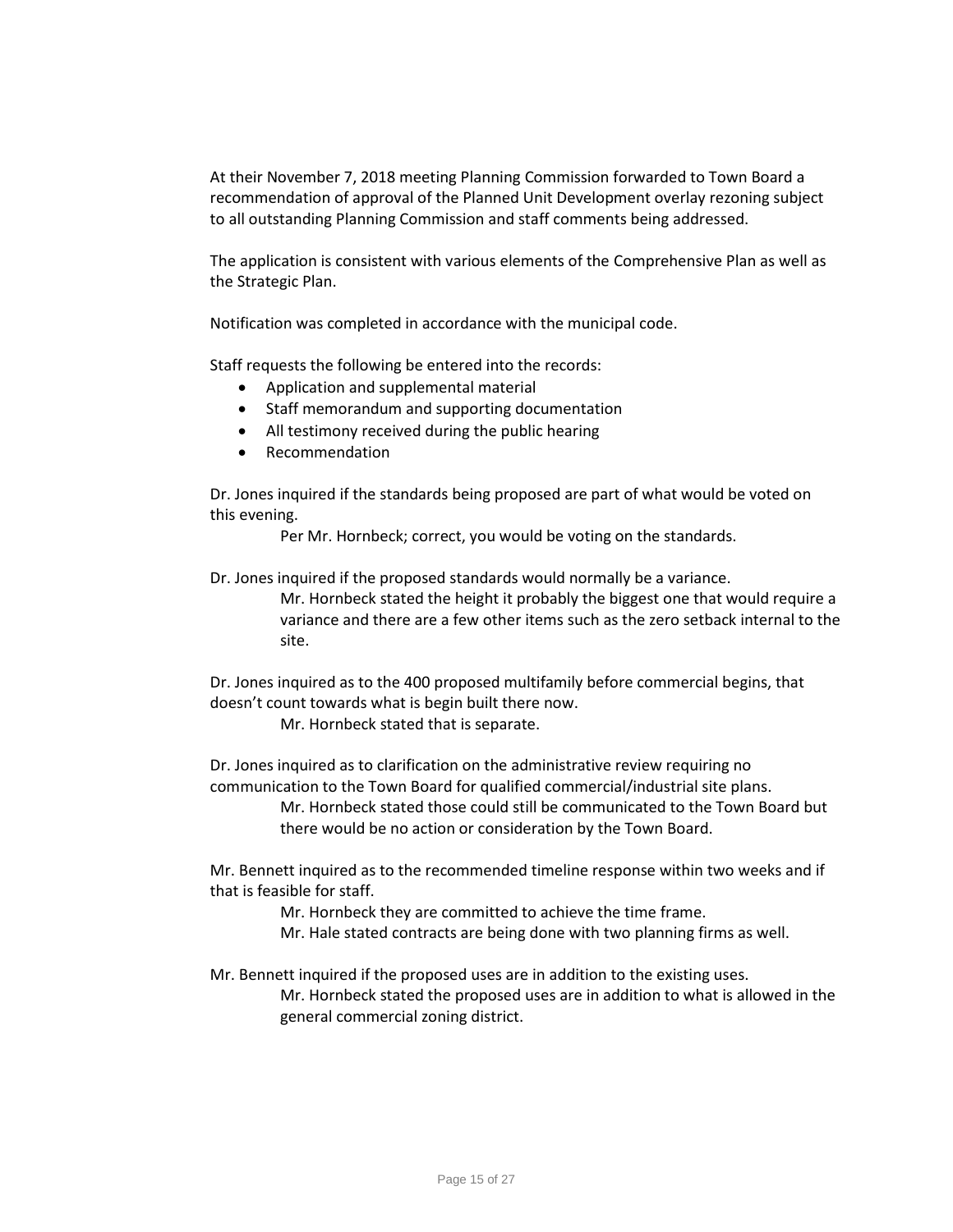- Mr. Bennett inquired as to the Board having an objection to auto dealerships. Mr. Hornbeck stated it was discussed with the applicant and auto dealerships are limited in size to five acres.
- Mr. Baker inquired if there has been a view study with the taller buildings. Mr. Hornbeck stated there has not been.
- Mr. Baker inquired as to how this will affect the amount of commercial space. Mr. Hornbeck stated staff had similar concerns about losing potential commercial ground and that is why it was negotiated with the application to limit residential development to 400 units until there is 50,000 square foot of development or \$25 million in sales.

Mr. Baker commented that he feels like this would be over committing staff with this project.

Ms. Melendez commented that Mr. Hale did point out that the Town has approved two additional contracting service companies to provide planning services.

Dr. Jones inquired about Loveland adopting all the proposed standards as well. Mr. Hornbeck stated Loveland has adopted similar standards.

Martin Lind, 1625 Pelican Lakes Point, Windsor, CO addressed the Board and stated there is a comparison of the Loveland's flexible zoning district and that took approximately two years to complete; that document was used as the template for the proposed standards in Windsor.

Windsor adopted a Comprehensive Plan five years ago and wanted to see this area as an entertainment and retail. The industrial zoning designation was changed to commercial to set the template for the area.

There are more conditions brought before the Board this evening than are allowed in normal zoning to see a better vision of what is going to happen in the area. In addition, there is an adopted corridor plan for County Road 5 that had been created between Loveland, Larimer County and the Town of Windsor.

Mr. Lind stated the referral time with staff is not two weeks to get an approval, it is two weeks to get a response back. If there is a large retailer, we want to be competitive with Loveland, Fort Collins, Johnstown and Timnath.

Parking is changing dramatically. The national trend in auto sales has gone down. Individuals are using other options for transportation. It is not the intent to have auto dealerships in the area, however there has been negotiations with Carvana.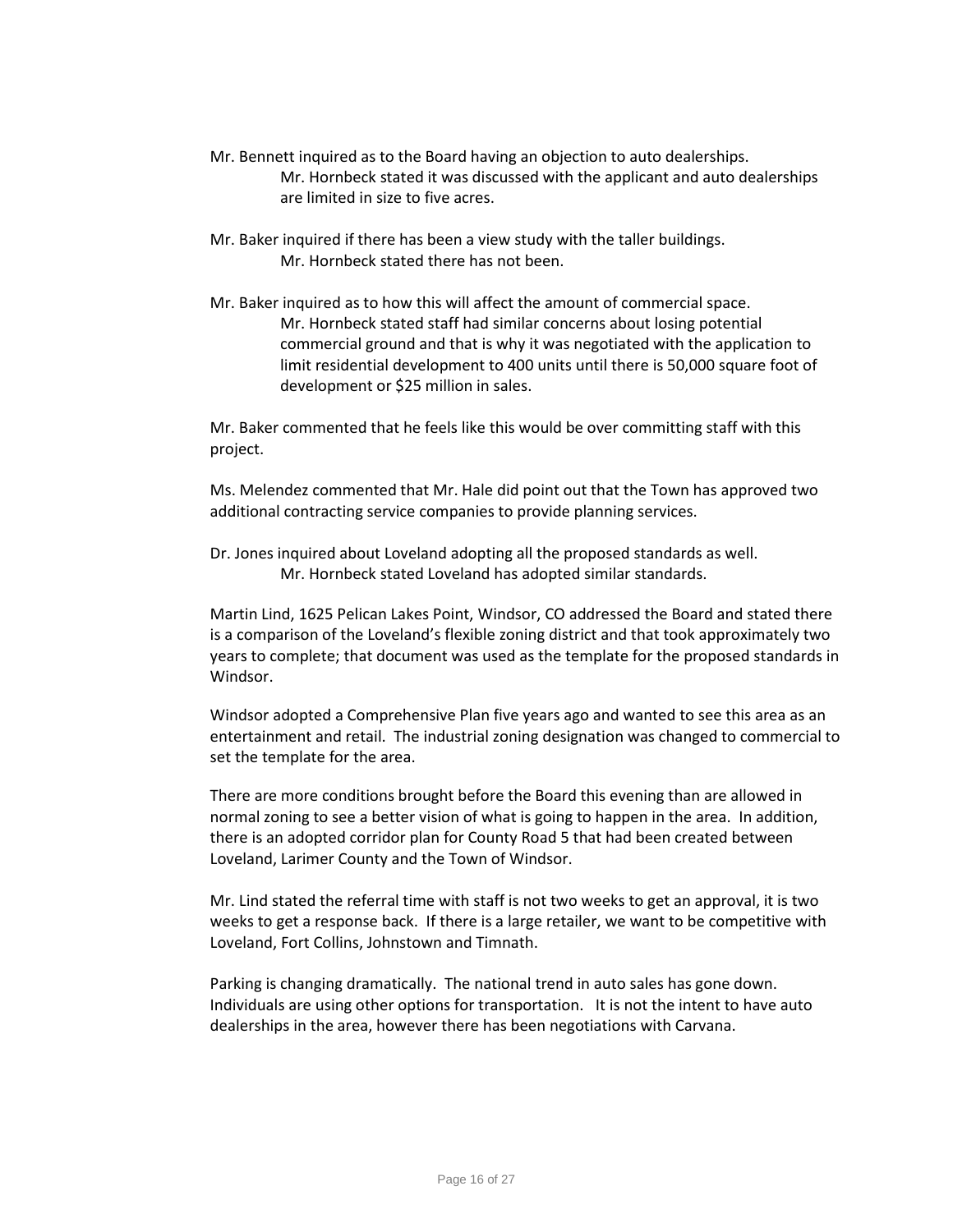Mr. Baker commented that he is concern with the height of the buildings at 130 feet. Mr. Lind stated they are following the spirit and intent of the Loveland side as Embassy Suites is approximately 120 feet tall.

Pat Davey, 8795 Longs Peak Circle, Windsor, CO is opposed to the variance the applicant is asking for. The variance should go through the process. Building height of 130 feet is too high. Also, open space is being reduced to only 10%.

Vicki Reinke, 5203 Hialeah Drive, Windsor, CO is opposed to the project and commented that this would look like downtown Denver instead of Windsor. Ms. Reinke feels variances should come back before the Board.

Kim Davey, 8795 Longs Peak Circle, Windsor, CO asked that the height restriction stay at 55 and 30 feet and not 55 and 130 feet.

Kurt Reinke, 5203 Hialeah Drive, Windsor, CO encourages Board to reconsider the 130 foot height restriction.

Dominic Weber, 7883 Cherry Blossom Drive, Windsor, CO reiterates what has been said.

Mr. Baker inquired as to if there is any mechanism in place where the height variances could come back to the Town on a case by case basis.

> Mr. Lind stated height is a big concern. In the spirit of compromise, if we were allowed 75 feet, we would bring something that would go over that, we would bring it back for a variance.

Mr. Rennemeyer inquired if the applicant is requesting that the minimum height standard be at 75 feet, would that require an amendment to the motion.

> Mr. McCargar stated the applicant is offering to reduce the height from 130 to 75 feet and leaving room for future height modifications in particular cases. The motion would approve the PUD to reflect that which would happen at the approval of the ordinance.

Mr. McCargar commented that if Mr. Lind wants the power point presentation included in the record, it would need to be confirmed for the record and a copy would need to be provided to the Town.

Per Mr. Lind; yeah that is perfectly fine.

**Town Board Member Rennemeyer moved to close the public hearing, Town Board Member Wilson seconded the motion. Roll call on the vote resulted as follows: Yeas – Baker, Wilson, Bennett, Rennemeyer, Jones, Sislowski, Melendez; Nays- None; Motion passed.**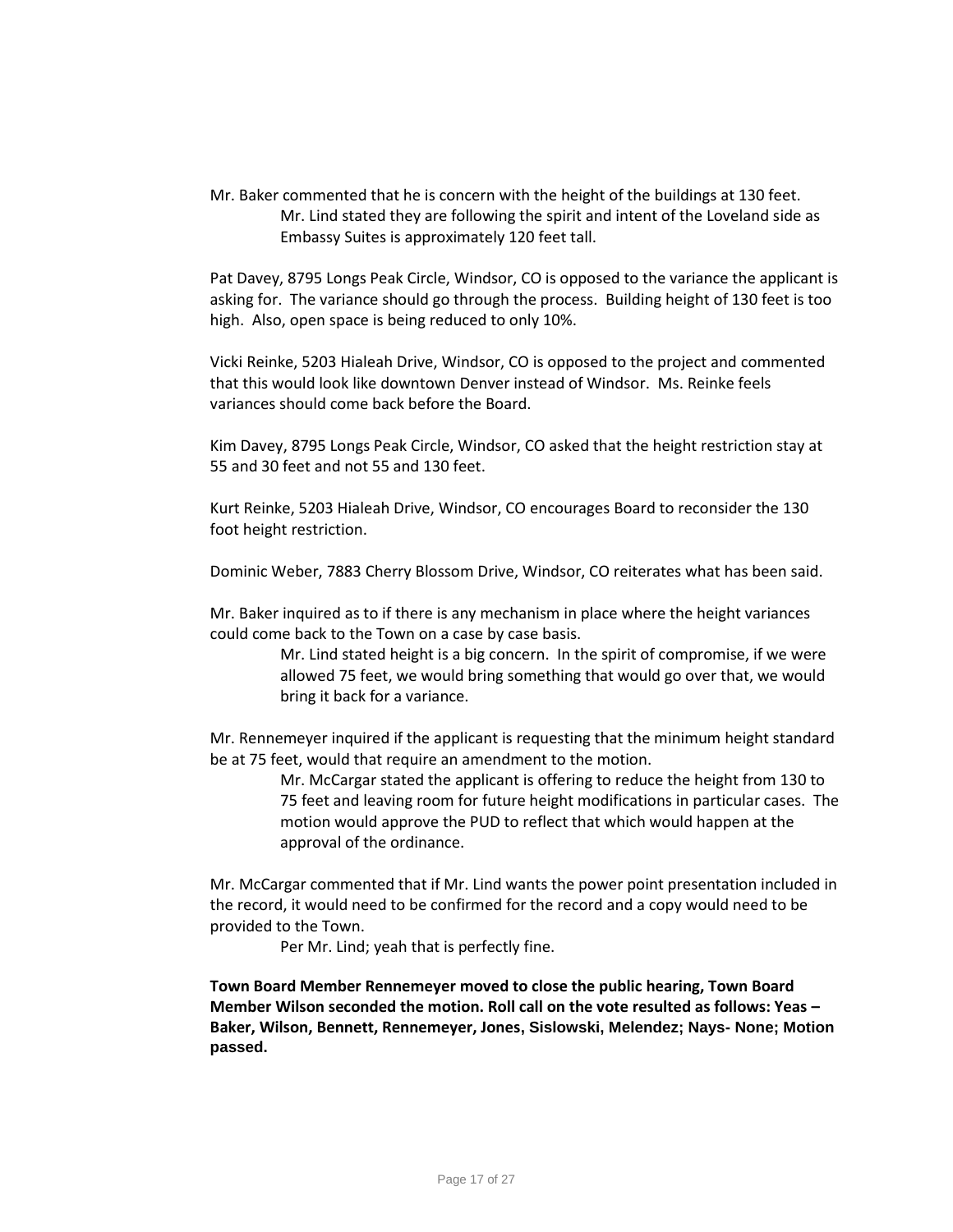- 5. Ordinance No. 2018-1573 An Ordinance Approving a PUD (Planned Unit Development) Zoning Overlay – The Brands East Planned Unit Development Overlay District – Martin Lind, Manager, Eagle Crossing Windsor, LLC, owner / Mitch Black, Norris Design, owner's representative
	- Quasi-judicial
	- Staff presentation: Paul Hornbeck, Senior Planner

Mr. Hornbeck had nothing further to add.

**Town Board Member Rennemeyer moved to approve Ordinance No. 2018-1573 – An Ordinance Approving a PUD (Planned Unit Development) Zoning Overlay as presented with one exception which is that the 130 feet height standards be reduced to 75 feet with the opportunity for the application to seek a height modification under the existing code, Town Board Member Sislowski seconded the motion.**

Mr. Baker commented that the height reduction will allow for the opportunity to approve any waivers individually.

Dr. Jones inquired if there is a reason for the rezoning with the proposed standards. Mr. Hornbeck stated it is typical for a PUD where there are negotiated standards.

**Roll call on the vote resulted as follows: Yeas – Baker, Wilson, Bennett, Rennemeyer, Sislowski, Melendez; Nays- Jones; Motion passed.** 

- 6. Ordinance No. 2018-1574 An Ordinance Amending Section 17 of the Town of Windsor Municipal Code regarding Landscape Requirements *Super majority vote required on second reading* 
	- Second Reading
	- Legislative
	- Staff presentation: Paul Hornbeck, Senior Planner

Per Mr. Hornbeck, the attached landscape ordinance includes minor modifications from first reading in an attempt to further improve clarity and ease of use. Substantive changes include the following:

- 1. Modification of the intent section to more closely resemble the current landscape standards intent statement for continuity between the two sets of standards.
- 2. Minimum spacing of 30' was added for street trees.
- 3. The requirement for foundation planting areas was increase from 5' in width to 10' in width when immediately adjacent to public or private roads or access drives used by the general public.

As covered during first reading of the ordinance, this is a comprehensive update to the Town's landscape standards, which have been in place since 2006. The update is based on the premise that the existing landscape standards have been successful in strengthening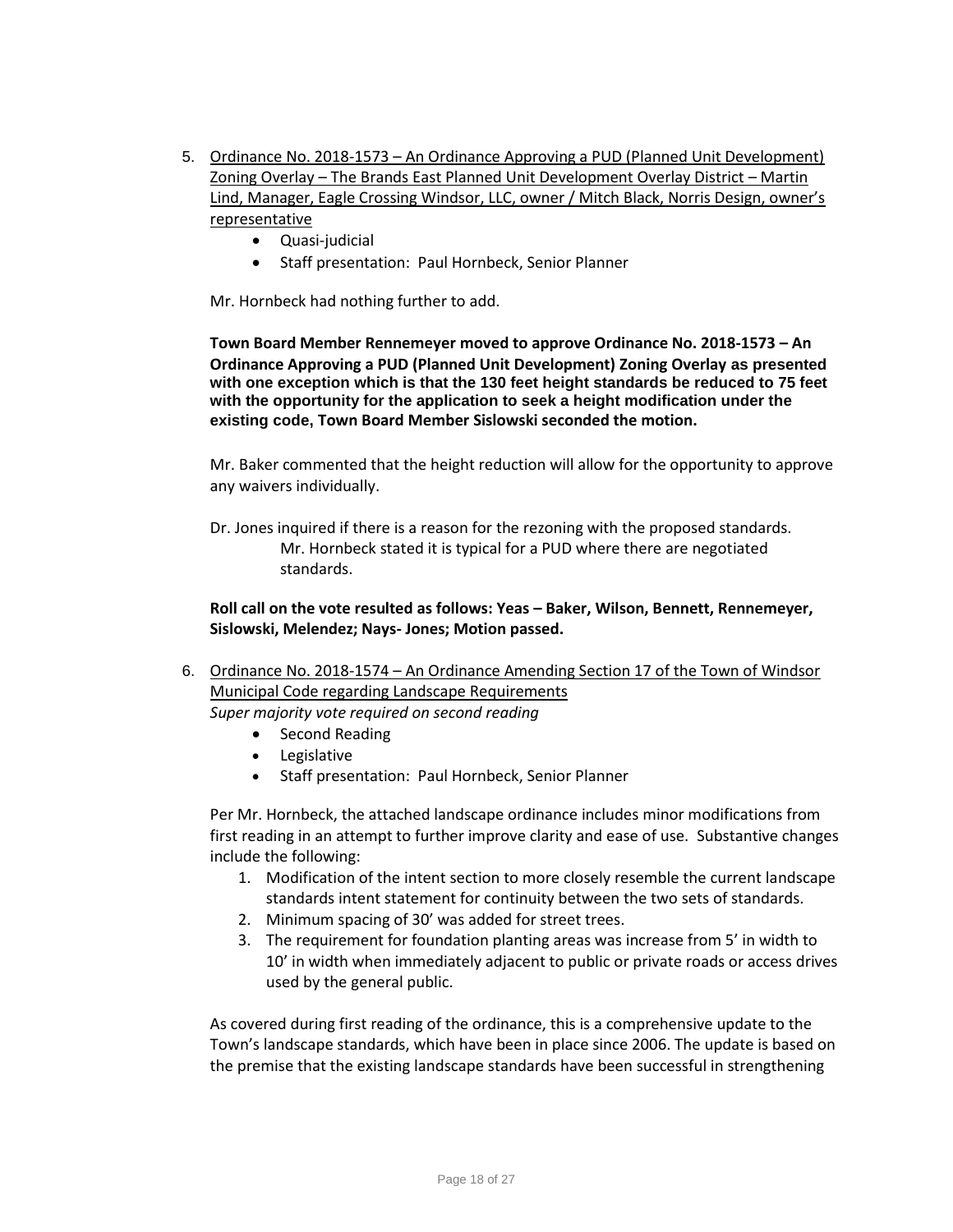the character and quality of development but are in need of updates to achieve the following:

- 1. Reorganization to be easier to understand and apply
- 2. Better address water conservation in landscaping
- 3. Expand and refine bufferyard requirements
- 4. Other minor clarifications and modifications

Notifications were completed in accordance with the Municipal Code.

At their October 17, 2018, meeting Planning Commission forwarded to Town Board a recommendation of approval of the ordinance. Town Board approved first reading on October 22, 2018.

Staff requests the following be entered into the record.

- Staff memorandum
- Packet materials
- Public testimony
- Staff recommendations

Mayor Melendez opened the meeting for public comment to which there was none.

**Mayor Pro Tem Bennett moved to approve Ordinance No. 2018-1574 – An Ordinance Amending Section 17 of the Town of Windsor Municipal Code regarding Landscape Requirements. Town Board Member Rennemeyer seconded the motion. Roll call on the vote resulted as follows: Yeas – Baker, Wilson, Bennett, Rennemeyer, Jones, Sislowski, Melendez; Nays- None; Motion passed.** 

7. Ordinance No. 2018 –1575 - An Ordinance Adopting Article XI of Chapter 10 of the Windsor Municipal Code concerning the Public Consumption of Alcohol within the Town of Windsor

*Super majority vote required on second reading* 

- Second Reading
- Legislative
- Staff presentation: Rick Klimek, Chief of Police

Per Chief Klimek, Windsor's Municipal Code allows 3.2% alcohol in Town parks. Due to recent amendments to the Colorado Revised Statues which is eliminating 3.2% alcohol beginning January 1, 2019, Ordinance 2018-1575 will amend Windsor's Municipal Code to allow alcohol in Town parks with the exception of Chimney Park. There will be permitted areas at time for different events.

Mr. Baker inquired if this applies to any designated park. Per Chief Klimek, yes.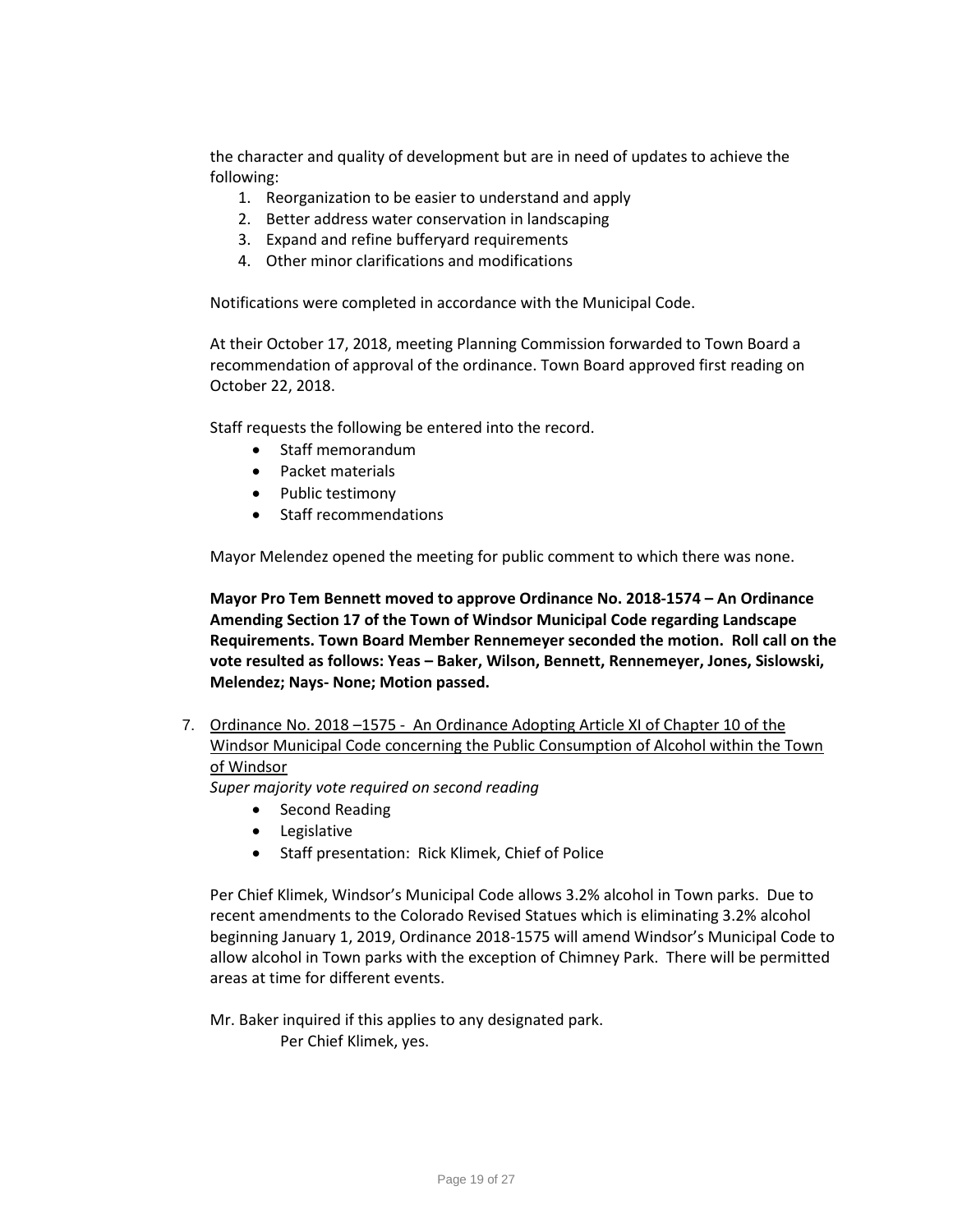Mr. Baker inquired if it also applied to metro district open spaces. Chief Klimek stated it will be allowed in those areas.

**Town Board Member Wilson moved to approve Ordinance No. 2018-1575 – An Ordinance Adopting Article XI of Chapter 10 of the Windsor Municipal Code concerning the Public Consumption of Alcohol within the Town of Windsor, Town Board Member Jones seconded the motion. Roll call on the vote resulted as follows: Yeas - Baker, Wilson, Bennett, Rennemeyer, Jones, Sislowski, Melendez; Nays- None; Motion passed.** 

8. Ordinance No. 2018-1576 - An Ordinance Repealing, Amending, Adding and Re-Adopting Portions of Chapter 6, Article I, of the Windsor Municipal Code concerning the Elimination of 3.2 Beer

*Super majority vote required on second reading* 

- Second Reading
- Legislative
- Staff presentation: Kim Emil, Asst. Town Attorney

Per Ms. Emil, the State Legislature eliminated 3.2 beer within the State Liquor and Beer Codes, effective on January 1, 2019. In addition, a new Colorado Liquor Code was created, and moved from Title 12 to a new Title 44, Article 3. In order to bring our Municipal Code in compliance with the State law, we need to remove our references to 3.2 beer within our code, and the references to Title 12. This Ordinance removes the 3.2 references, and also changes the Title 12 references to the new Title 44 statutory references. This is the second reading. There have been no changes since the first reading on October 22, 2018.

**Town Board Member Jones moved to approve Ordinance No. 2018-1576 – An Ordinance Repealing, Amending, Adding and Re-Adopting Portions of Chapter 6, Article I, of the Windsor Municipal Code concerning the Elimination of 3.2 Beer, Mayor Pro Tem Bennett seconded the motion. Roll call on the vote resulted as follows: Yeas – Baker, Wilson, Bennett, Rennemeyer, Jones, Sislowski, Melendez; Nays- None; Motion passed.** 

- 9. Ordinance No. 2018-1564 An Ordinance Annexing and Zoning Certain Property known as the Great Western 7th Annexation to the Town of Windsor – GWIP, LLC, and Windsor Renewal I, LLC; owners / Craig Stith, Great Western Development/OmniTrax, applicant; Cory Rutz, Otten Johnson Robinson Neff + Ragonetti, applicant's representatives *Super majority vote required on second reading* 
	- Second Reading
	- Legislative action
	- Staff presentation: Millissa Berry, AICP, Senior Planner

Per Ms. Berry, the property owners have submitted a petition to annex approximately 349.108 acres to the Town of Windsor as Heavy Industrial (I-H) zoned property. The subject property is located east / southeast of the Great Western Industrial Park off of Eastman Park Drive and WCR 23.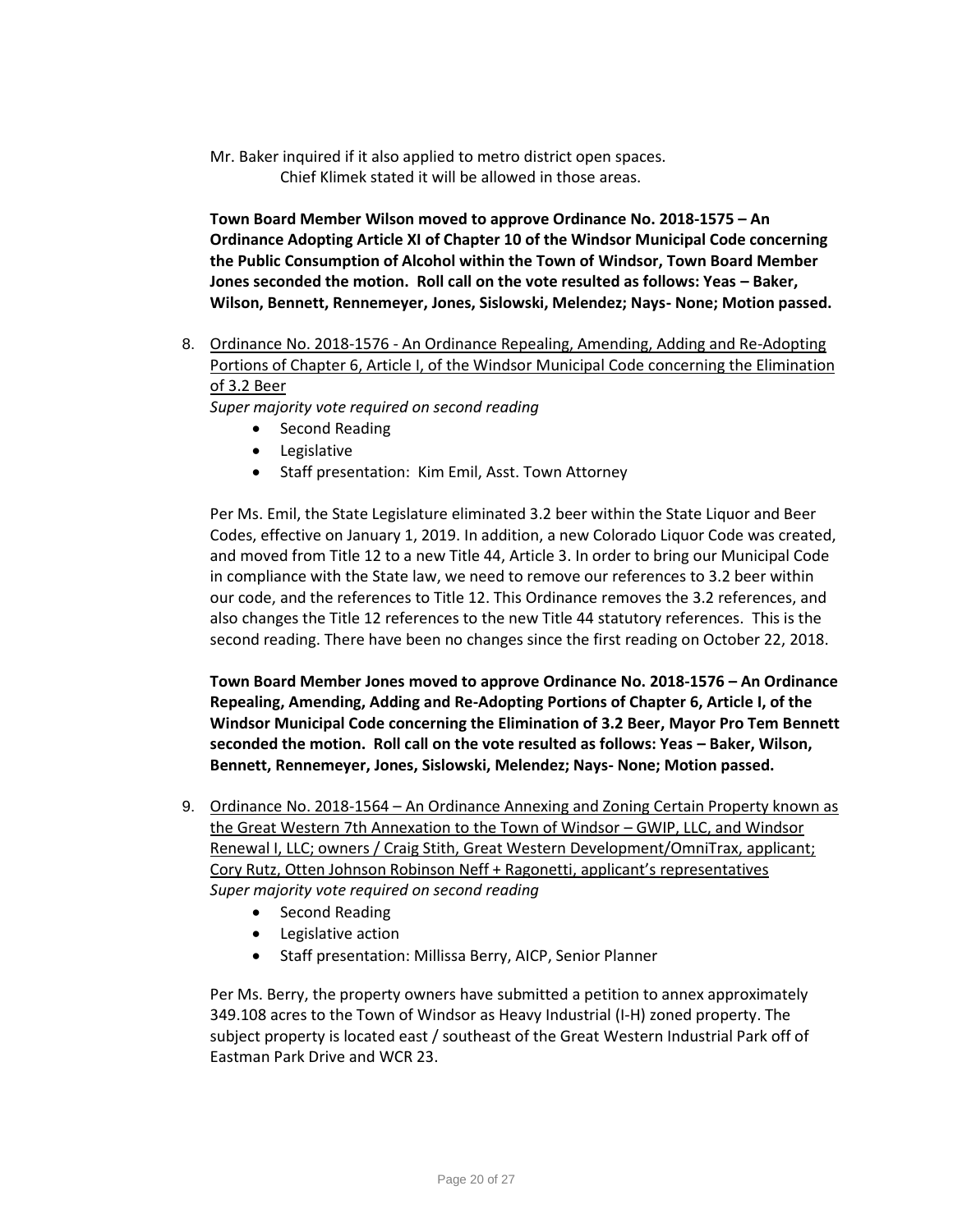No development is currently proposed with this annexation petition. The purpose of the annexation is to prepare the properties for future development. When a development proposal is submitted for any of the properties, the proposal will be reviewed and processed in accordance with the Municipal Code.

The Comprehensive Plan Growth Strategy includes the property within the Town's Secondary Growth Area. The property is adjacent to Developed and Primary Growth Areas to the north and west. The Land Use Plan of the 2016 Comprehensive Plan designates the majority of the property for Heavy Industrial land uses for the northern portions of the property. The southern portion in close proximity to the Cache La Poudre has the Parks, Open Space, Mineral Extraction and Flood Plain land use designation applied. The Heavy Industrial (I-H) zoning that is proposed for the property reflects the future land use for the property. The zoning for abutting properties to the north and west within Town Limits is I-H. Abutting properties that surround the subject property and are outside town limits are zoned Agriculture (A) by Weld County. The City of Greeley's land use guidance map calls for industrial uses in the vicinity.

Staff has reviewed the application and makes the following determinations:

- The plat is consistent with the petition submitted;
- The property is eligible for annexation based on contiguity and community of interest between the proposed property and annexing municipality (ability to be urbanized);
- No limitations for annexation exist in this case;
- An election is not required.

The Comprehensive Plan calls for the extension of Crossroads Boulevard through the annexation area. The Town has requested the dedication of right-of-way for the extension of Crossroads Boulevard as well as an additional right-of-way along WCR 23 to be dedicated to Windsor. The dedication of the Crossroads Boulevard Right-of-Way will occur within 60 days of the completion of the preliminary concept design for the road. The dedication of the WCR 23 Right-of-Way will occur via separate written instrument at the time that the annexation agreement is recorded.

The Cache la Poudre River corridor is identified as a defining feature of the Windsor community per the 2016 Comprehensive Plan. Protection of the river corridor is also conveyed in the East Side Industrial Subarea Plan. Town staff has been meeting with the applicant to discuss an approach to protect the river corridor that will benefit the Town as well as respect the applicant's interest in the area.

At its June 11, 2018 regular meeting, the Town Board adopted Resolution No. 2018-047 that declared certain findings of fact concerning the Great Western 7th Annexation; determined substantial compliance with Colorado Municipal Annexation Act (1965); and established public hearing dates before the Planning Commission and the Town Board.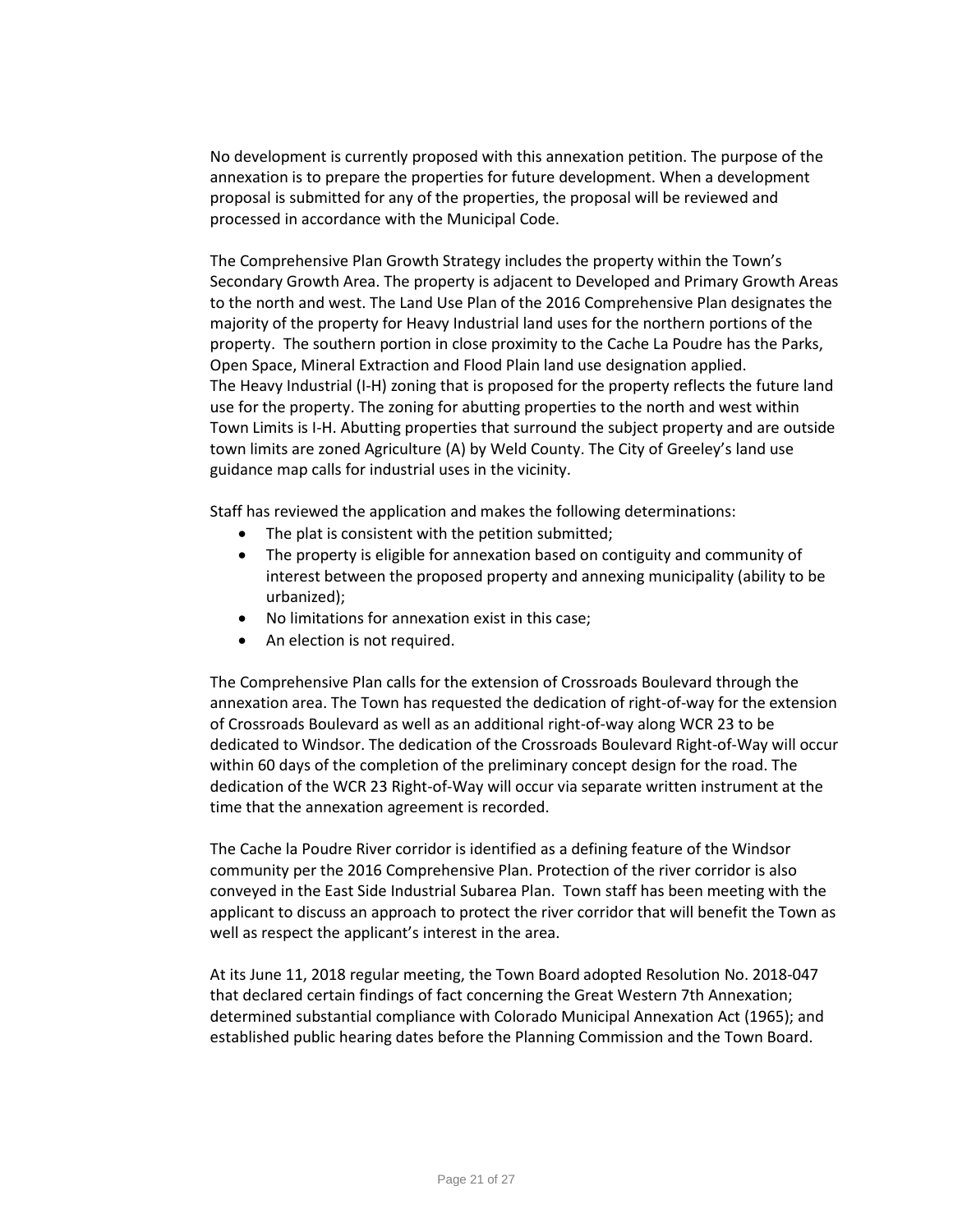The established hearing dates were July 18, 2018 for the Planning Commission and July 23, 2018 by the Town Board.

- Mr. Bennett inquired as to what Windsor can do to protect the Poudre Trail.
	- Mr. McCargar stated unfortunately the Trail in this annexation only covers a small portion although Windsor has agreed to a more permanent way of preserving the Trail and has been talking with representatives of the Broe Group and Great Western as the remaining duration of the easements that were granted for the Trail are starting to approach. Windsor is working on a solution to figure out a more permanent easement or long term lease since the Trail is already there.

**Town Board Member Rennemeyer moved to approve Ordinance No. 2018-1576 – An Ordinance Annexing and Zoning Certain Property known as the Great Western 7th Annexation to the Town of Windsor, Town Board Member Wilson seconded the motion. Roll call on the vote resulted as follows: Yeas – Baker, Wilson, Bennett, Rennemeyer, Jones, Sislowski, Melendez; Nays- None; Motion passed.** 

- 10. Resolution No. 2018-99 A Resolution Approving an Annexation Agreement Between the Town of Windsor and Windsor Renewal I, LLC and GWIP, LLC with Respect to the Great Western Seventh Annexation to the Town of Windsor and Authorizing the Mayor to Execute the Same
	- Legislative
	- Staff presentation: Millissa Berry, Senior Planner

Ms. Berry had nothing further to add.

**Town Board Member Sislowski moved to approve Resolution No. 2018-99. Town Board Member Jones seconded the motion. Roll call on the vote resulted as follows: Yeas – Baker, Wilson, Bennett, Rennemeyer, Jones, Sislowski, Melendez; Nays- None; Motion passed.** 

- 11. Public Hearing –Rezoning Petition Portion of Eastbrook Annexation No 1 and Eastbrook Annexation No. 2 and No. 3 – Global Asset Recovery LLC, owner; David Tschetter, applicant
	- Quasi-judicial
	- Staff presentation: Millissa Berry, Senior Planner

**Town Board Member Rennemeyer moved to open the public hearing. Town Board Member Sislowski seconded the motion. Roll call on the vote resulted as follows: Yeas – Baker, Wilson, Bennett, Rennemeyer, Jones, Sislowski, Melendez; Nays- None; Motion passed.**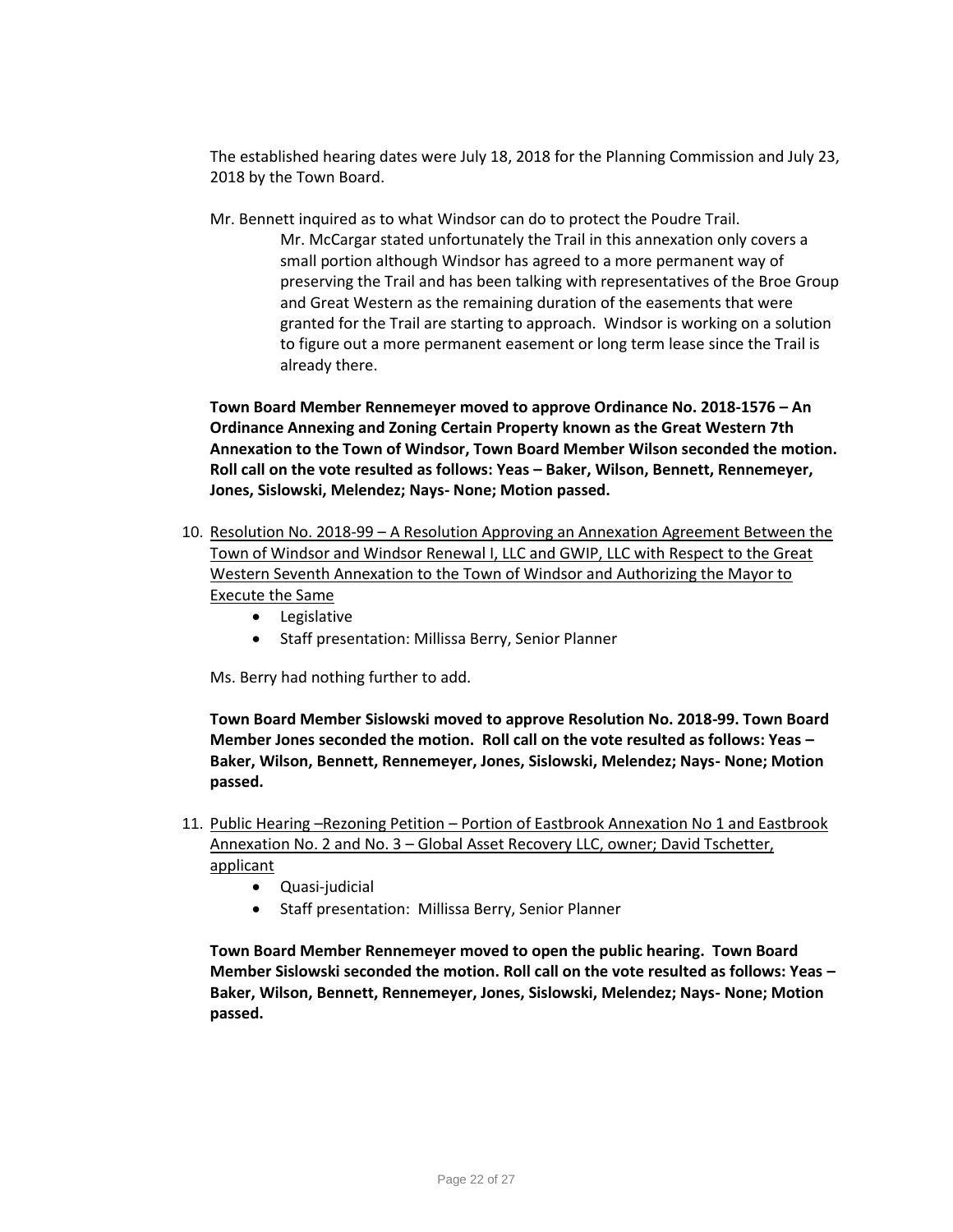Per Mr. Sislowski, "Madam Mayor, for the record, I am the liaison for the Planning Commission and at the last Planning Commissions meeting this matter was heard. I did not participate in that public hearing as I was merely there to observe. I remain neutral and any decision I make with respect to this matter will be based solely on the information that I obtain during this public hearing tonight."

Per Ms. Berry, the applicant is requesting to rezone approximately 65 acres; the property is located northwest of the intersection of SH 392 and WCR 21.

Approximately 56 acres would be rezoned to residential mixed use; nine acres would be rezoned to general commercial.

The existing zoning of General Commercial and Limited Industrial south of the Greeley No. 2 Canal reflect the vision of those uses along the SH 392 corridor. This area is a cooperative planning area for Windsor and Severance and, in 2000, the two communities entered into an Intergovernmental Agreement (IGA) to set the desired commercial and industrial uses for the corridor. However, in 2017, the two communities agreed to amend the IGA to allow for residential uses in portions of the cooperative planning area. This decision was partially based on a concept plan presented for the Eastbrook Annexation No. 1, No. 2, and No. 3 (a.k.a. Village East) properties. The concept shows a continuation of the Village East Subdivision eastward with single family lots immediately east of the Village East Subdivision and a general commercial / neighborhood commercial area east of the John Law Ditch. A multi-family component is also proposed in the southwest portion of the plan. The proposed rezone would allow the concept plan to be realized. The rezone petition is also consistent with the proposed land use map amendment also on the November 7, 2018 Planning Commission agenda.

The applicant held a neighborhood meeting on September 27, 2018. Approximately 10 neighbors attended the meeting. The main topic of discussion was the projected traffic in the area, particularly additional traffic on WCR 21, due to any development that is planned. At the Planning Commission meeting, a neighbor inquired about preserving and protecting a large tree located on the property. The applicant has provided a plat detail showing that the subject tree will be retained with the proposed subdivision design.

Staff recommends approval of Resolution No. 2018-99, accepting the annexation agreement between the Town of Windsor and the applicants, Windsor Renewal I LLC and GWIP, LLC

Staff requests the following be entered into the record:

- Application and supporting materials
- Staff memorandum
- Testimony received during the public hearing
- Recommendation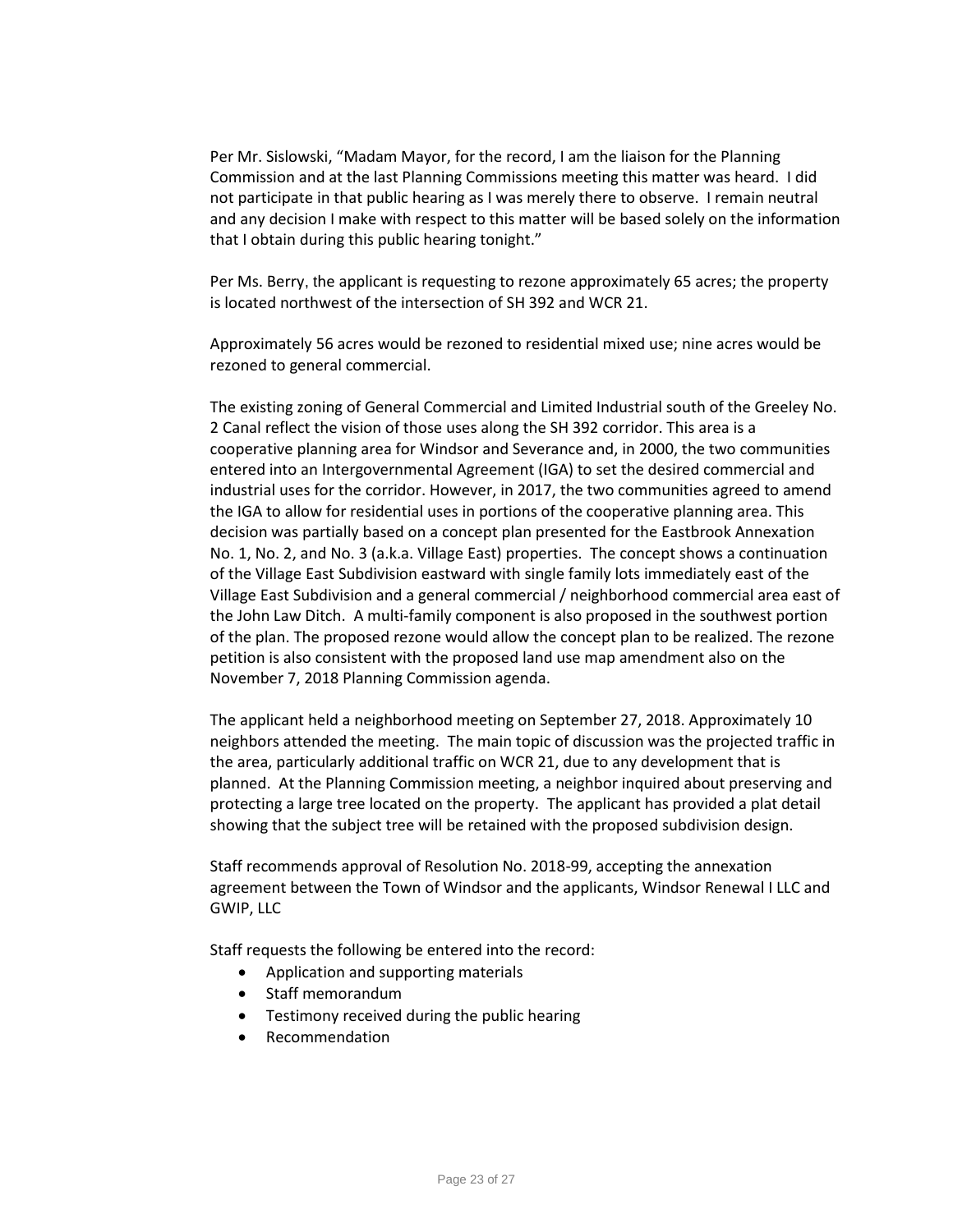Mayor Melendez opened the meeting up for public comment to which there was none.

Mr. Baker inquired about an extension of a road at HWY 392.

Mr. Tschetter stated a full traffic study has been completed and came up with the layout that has been presented to the Board. The property to the west is owned by someone else and that west boundary is the half or quarter section line and that is where the intersection would be in the future.

**Town Board Member Rennemeyer moved to close the public hearing. Mayor Pro Tem Bennett seconded the motion. Roll call on the vote resulted as follows: Yeas - Baker, Wilson, Bennett, Rennemeyer, Jones, Sislowski, Melendez; Nays- None; Motion passed.** 

12. Ordinance No. 2018-1577 – An Ordinance Rezoning A Portion of Eastbrook Annexation No 1 and Eastbrook Annexation No. 2 and No. 3 – Global Asset Recovery LLC, owner; David Tschetter, applicant

- First Reading
- Quasi-judicial
- Staff presentation: Millissa Berry, Senior Planner

Ms. Berry has nothing further to add.

**Town Board Member Sislowski moved to approve Ordinance No. 2018-1577 – An Ordinance Rezoning A Portion of Eastbrook Annexation No 1 and Eastbrook Annexation No. 2 and No. 3., Town Board Member Jones seconded the motion. Roll call on the vote resulted as follows: Yeas – Baker, Wilson, Bennett, Rennemeyer, Jones, Sislowski, Melendez; Nays- None; Motion passed.** 

- 13. Ordinance No. 2018-1578 An Ordinance Approving the Transfer of Water Rights from the Town of Windsor to Diamond Valley, LLC
	- First Reading
	- Legislative
	- Staff presentation: John Thornhill

Per Mr. Thornhill, The Town previously agreed, as part of the First Amended Altergott Annexation Agreement to convey to Diamond Valley, LLC ("DV") one-half (1/2) of the water rights originally conveyed by Annexor to the Town pursuant to paragraph 6 of the original Altergott Annexation Agreement. Although the water has been delivered pursuant to this agreement over the years, it was never formally transferred. This Ordinance completes the transfer of the water rights that were to have transferred pursuant to the First Amended Annexation Agreement.

Mr. McCarger stated the Charter requires a transfer of water by ordinance.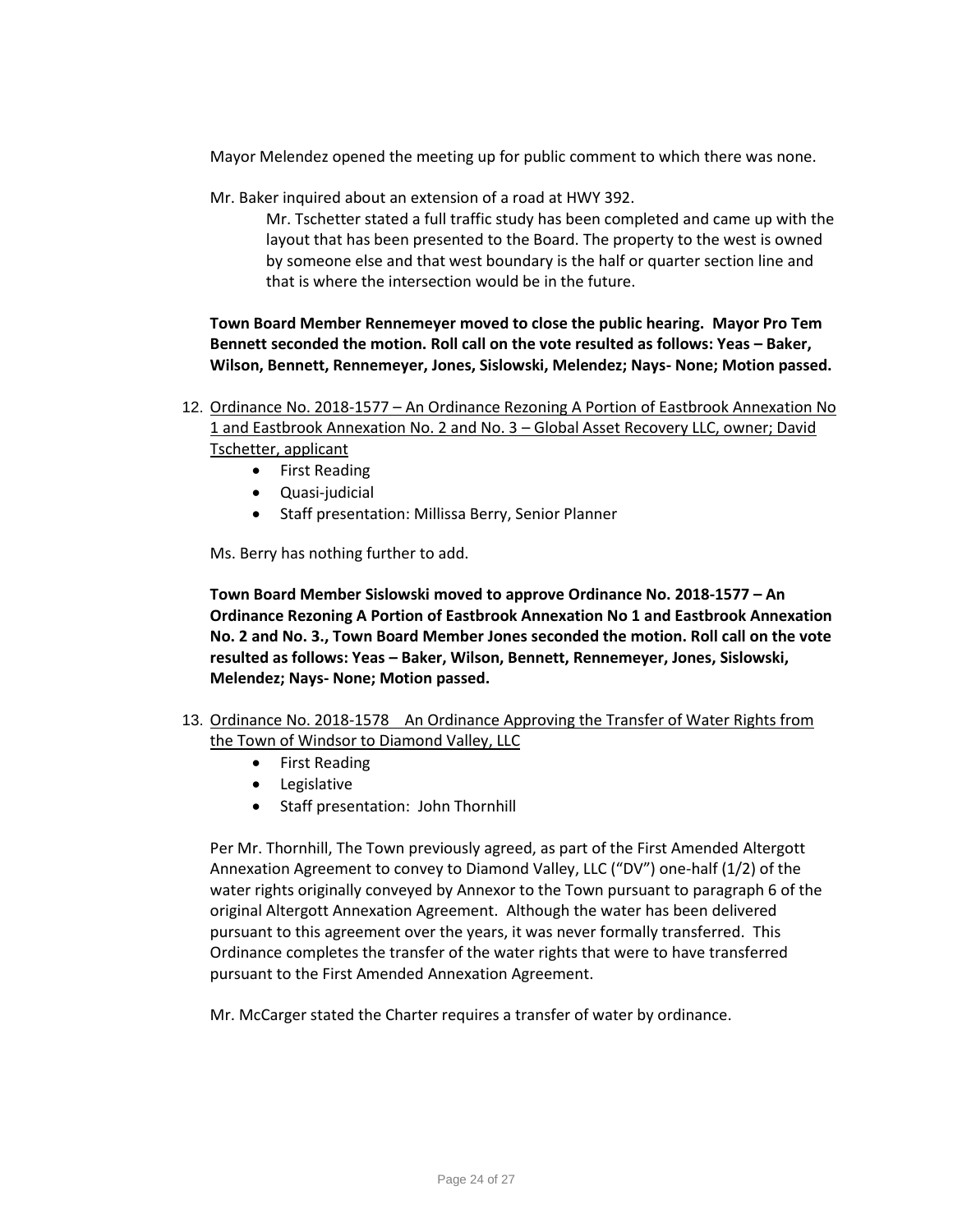**Mayor Pro Tem Bennett moved to approve Ordinance No. 2018-1578 An Ordinance Approving the Transfer of Water Rights from the Town of Windsor to Diamond Valley, LLC, Town Board Member Rennemeyer seconded the motion. Roll call on the vote resulted as follows: Yeas – Baker, Wilson, Bennett, Rennemeyer, Jones, Sislowski, Melendez; Nays- None; Motion passed.** 

- 14. Ordinance No. 2018-1579- An Ordinance creating Section 1-4-50 of the *Windsor Municipal Code* Establishing Procedures for Entry of Default and Default Judgments, and Collections in Windsor Municipal Court
	- **•** First Reading
	- **•** Legislative
	- Staff presentation: Kim Emil, Assistant Town Attorney/Town Prosecutor

Per Ms. Emil, the Town is at an impasse where it comes to being able to enforce certain violations in Windsor's Municipal Code and/or enforce things where people can't or won't pay fines. The ordinance purposes to create a procedure for entering defaults for failures to appear and failures to pay, entering default judgements and then being able to send them off to collections if necessary. Windsor previously was able to enter bench warrants and we are no longer able to do that for failures to pay.

**Town Board Member Rennemeyer moved to approve Ordinance No. 2018-1579- An Ordinance creating Section 1-4-50 of the** *Windsor Municipal Code* **Establishing Procedures for Entry of Default and Default Judgments, and Collections in Windsor Municipal Court, Town Board Member Wilson seconded the motion. Roll call on the vote resulted as follows: Yeas – Baker, Wilson, Bennett, Rennemeyer, Jones, Sislowski, Melendez; Nays- None; Motion passed.** 

- 15. Ordinance No. 2018-1580- An Ordinance Repealing 10-4-110(4) of the *Windsor Municipal Code* Concerning Vagrancy
	- First Reading
		- Legislative
		- Staff presentation: Kim Emil, Assistant Town Attorney/Town Prosecutor

Per Ms. Emil, the higher courts have struck down language similar to the language that is in that subsection 4 of Windsor's vagrancy code regarding panhandling or begging. In response to these judicial determinations, Windsor has prepared the ordinance before the Board that removes that particular paragraph from the code. The remainder of our vagrancy code remains intact, and other Code language will enable law enforcement to address behaviors (assault, trespass) that fall outside of the judicial determinations.

**Town Board Member Wilson moved to approve Ordinance No. 2018-1579- An Ordinance creating Section 1-4-50 of the** *Windsor Municipal Code* **Establishing Procedures for Entry of Default and Default Judgments, and Collections in Windsor Municipal Court, Town Board Member Baker seconded the motion. Roll call on the vote resulted as follows:**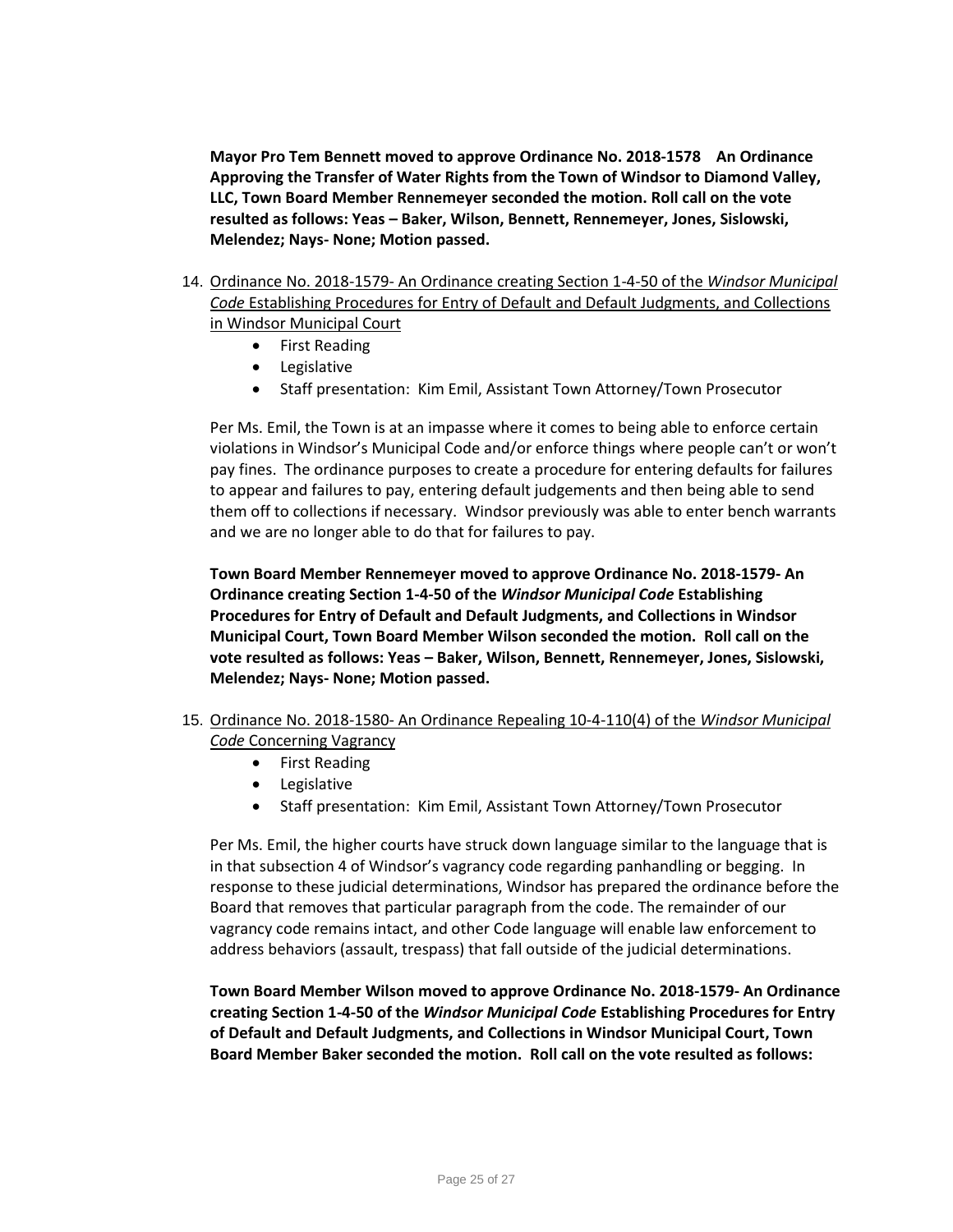**Yeas – Baker, Wilson, Bennett, Rennemeyer, Jones, Sislowski, Melendez; Nays- None; Motion passed.** 

- 16. Community Development Report
	- Staff presentation: Scott Ballstadt, Director of Planning

Mr. Ballstadt gave a brief summary on the number of building permits that have been issued.

#### D. COMMUNICATIONS

- 1. Communications from the Town Attorney None
- 2. Communications from Town Staff None
- 3. Communications from the Town Manager None
- 4. Communications from Town Board Members None

**Town Board Member Sislowski moved to take a recess from the regular meeting to convene the Kern Board, Mayor Pro Tem Bennett seconded the motion. Roll call on the vote resulted as follows: Yeas – Baker, Wilson, Bennett, Rennemeyer, Jones, Sislowski, Melendez; Nays- None; Motion passed.** 

**Town Board Member Rennemeyer moved to reconvene the regular meeting, Town Board Member Wilson seconded the motion. Roll call on the vote resulted as follows: Yeas – Baker, Wilson, Bennett, Rennemeyer, Jones, Sislowski, Melendez; Nays- None; Motion passed.** 

### E. EXECUTIVE SESSION

An executive session pursuant to §24-6-402 (4) (f)(I) to discuss personnel matters where the employees who are the subject of the executive session have not both requested an open meeting - Town Manager annual review, Town Attorney annual review (S. Hale and I. McCargar)

**Town Board Member Rennemeyer moved to go into executive session pursuant to §24-6- 402 (4) (f)(I) to discuss personnel matters where the employees who are the subject of the executive session have not both requested an open meeting - Town Manager annual review, Town Attorney annual review, Mayor Pro Tem Bennett seconded the motion. Roll call on the vote resulted as follows: Yeas – Baker, Wilson, Bennett, Rennemeyer, Jones, Sislowski, Melendez; Nays- None; Motion passed.** 

Upon a motion duly made, the Town Board returned to the regular meeting at 12:05 a.m.